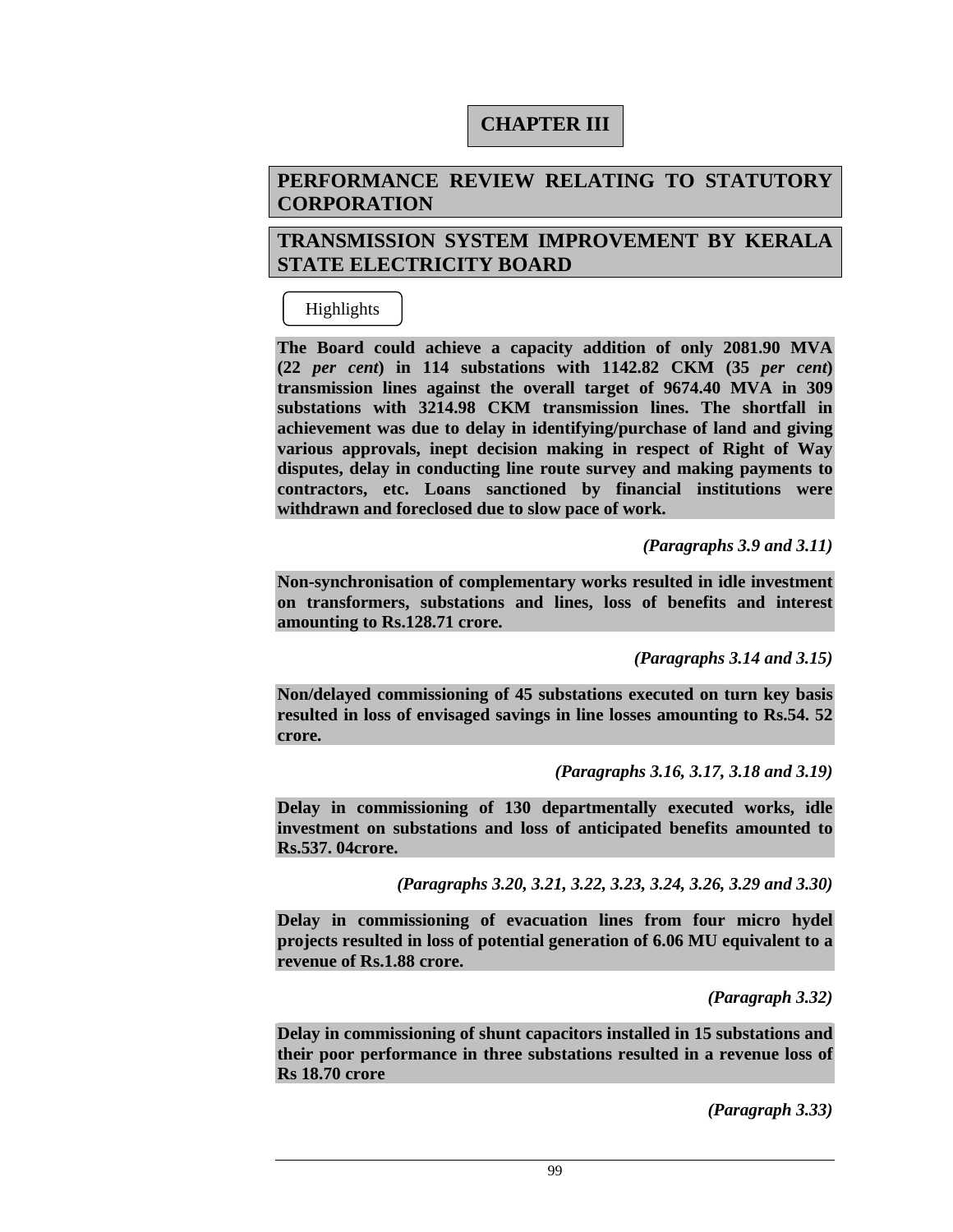# **Introduction**

*3.1* The transmission system which forms an essential link between power generating/receiving source and load centres/distribution point plays a vital role in power management. All the power stations are connected with different sub-stations set-up for supply of power to consumers through 220KV, 110KV, 66KV and 33KV network. For efficient functioning of transmission system, it has to be ensured that, there is minimum loss in transmission of power. Electricity generated at 11KV in generating stations is stepped up to 33/66/110/220 KV and transmitted to transmission and distribution substations which in turn stepped down to 11KV for ultimate distribution to consumers. The State Government signed (August 2001) a Memorandum of Understanding (MOU) with the Union Government (GOI) for power sector reforms which *interalia* stipulated reduction of system losses to 17 *per cent* by December, 2004. In order to achieve this objective, the Board decided (March 2002) to complete within two years all spill over works from previous five year plan, with more than 25 *per cent* progress and various system improvement works, such as upgradation of all 66KV system to 110KV, wherever possible, withdrawal of 66KV system within five to ten years in a phased manner, optimisation of transformer capacity and installation of capacitors in transmission system, etc. The Board also introduced 33KV sub-transmission system envisaging addition of 149 sub-stations within a period of two years.

A review on Transmission and Distribution Loss in Kerala State Electricity Board was included in the Report of the Comptroller and Auditor General of India for the year ended 31 March 1996 (Commercial), Government of Kerala. The review was discussed by Committee on Public Undertakings (COPU) and the main recommendations contained in the  $11<sup>th</sup>$  Report presented (July 2002) to the Legislature were:

- Restructuring of the entire system of transmission and distribution and a detailed study to analyse the various factors that contributed to the high percentage of loss.
- Implementation of suitable schemes to bring down the transmission and distribution loss to the stipulated level.
- Implementation without delay of all pending works in the system improvement as well as new works to bring down transmission and distribution loss.

The Board failed to fully implement the above recommendations since there was enormous delay in completion of system improvement works and the desired level of reduction of transmission and distribution loss could not be achieved as is evident from the audit findings infra.

# **Scope of Audit**

*3.2* This review conducted during December 2006 to March 2007 covers the performance of the Board during 2002-03 to 2006-07 in the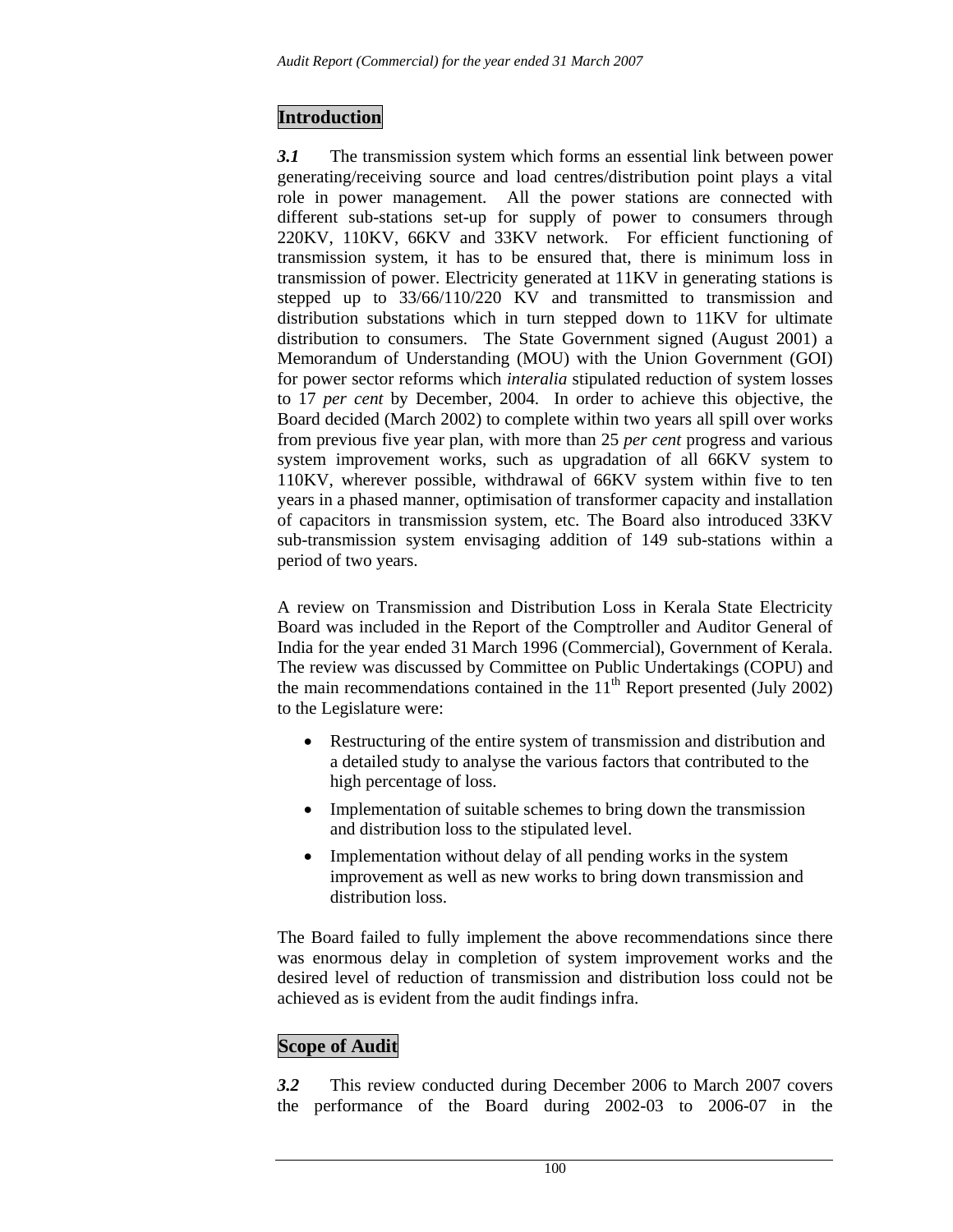implementation of all the 114 completed transmission system improvement projects like construction of new substations and transmission lines, upgradation of existing substations and capacity enhancement, installation of capacitors, etc. Audit reviewed the records available with the offices of the Chief Engineer Transmission South, North and Systems Operation, Deputy Chief Engineers of all the ten<sup>∗</sup> transmission circles and 10 out of 30 Divisional offices selected on the basis of number and value of works executed.

# **Audit Objectives**

*3.3* The audit objectives of the performance review were to ascertain whether:

- the Board undertook transmission system improvement works systematically to achieve economy, efficiency and effectiveness in execution of transmission system improvement;
- the available resources were utilised effectively for earmarked purposes; and
- the Board was successful in reduction of transmission and distribution losses as envisaged and thereby increasing the revenue.

### **Audit Criteria**

*3.4* The following audit criteria were adopted:

- provision of Memorandum of Understanding (MoU), plan documents, project reports/feasibility study for various schemes;
- prescribed procedure for inviting tenders, their evaluation, award of contracts, terms and conditions of agreements for works, etc;
- environmental laws, land acquisition procedures, etc;
- monitoring system for implementation and timely completion of projects; and
- norms fixed by Central Electricity Authority for Transmission and Distribution loss and targets fixed by GOI as per MOU.

### **Audit methodology**

- *3.5* The audit adopted following mix of methodologies:
	- review of agenda notes and minutes of Board, administration reports and annual accounts;
	- scrutiny of loan files, physical and financial progress reports, reports on transmission system improvement schemes, etc;

<sup>∗</sup> Alappuzha, Kalamasseri, Kanjikode, Kannur, Kottarakkara, Kozhikode, Malappuram, Poovanthuruthu, Thiruvananthapuram and Thrissur.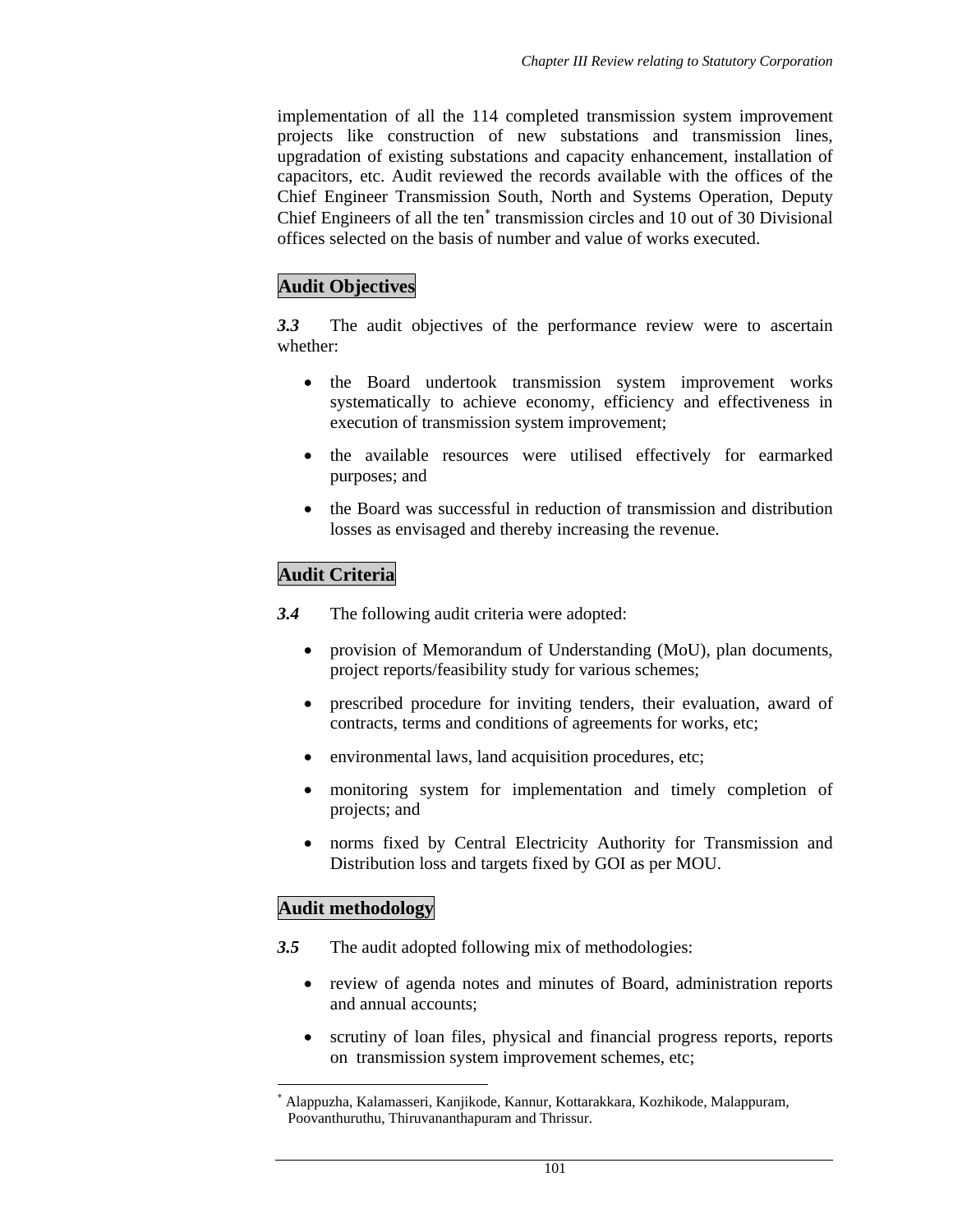- review of tenders, contracts, work orders, payment details, etc; and
- formal interaction with the Management at various levels.

# **Audit findings**

*3.6* Audit findings emerging from the performance review were reported (May 2007) to the Board/Government and discussed in the meeting (30 July 2007) of the Audit Review Committee for State Public Sector Enterprises (ARCPSE). The meeting was attended by the Deputy Secretary, Power Department, representing Government of Kerala and the Board was represented by its Chairman. The views expressed by the members have been considered while finalising the review.

Audit findings are discussed in succeeding paragraphs:

### *Transmission network*

*3.7* The Board had two sources of power *viz.,* own generation from Hydel/Thermal projects and purchase from Central pool, other State electricity Boards, Power Trading Corporation of India Limited (PTC) and Independent Power Producers. Power purchased from Central pool and from outside the State was being transmitted into the State through 400/220KV inter-state lines and sub-stations. There were two 400 KV sub-stations in the State one at Pallipuram owned by Power Grid Corporation of India Limited **(**PGCIL) and the other at Madakkathara constructed by the Board. The Board transmits power received from these sub-stations as well as own generation through its network of 220,110, 66 and 33KV substations. As of March 2007 the Board had 287 substations (400 KV-1, 220KV-14, 110KV-114, 66KV-99 and 33KV-59).

### *Growth of transmission network*

*3.8* Transformer capacity, installed capacity for transmission, length of transmission lines, total power handled, total power supplied and transmission loss during 2002-07 are given in **Annexure 15**. As against the transmission loss of four *per cent* fixed by Central Electricity Authority (CEA), transmission loss ranged between 4.4 and 6 *per cent* during 2002-07. The delays in execution of transmission system improvement (TSI) works contributed towards transmission loss of 685.78 MU in excess of the norm, during 2002-07 as discussed in the succeeding paragraphs.

### **Targets and achievements**

#### *Physical targets and achievements*

*3.9* The Board had been framing a five year plan for transmission system improvement such as construction of new substations, transmission lines, upgradation of existing substations and lines and capacity enhancement. While the Board fixed annual targets, incomplete works were being carried forward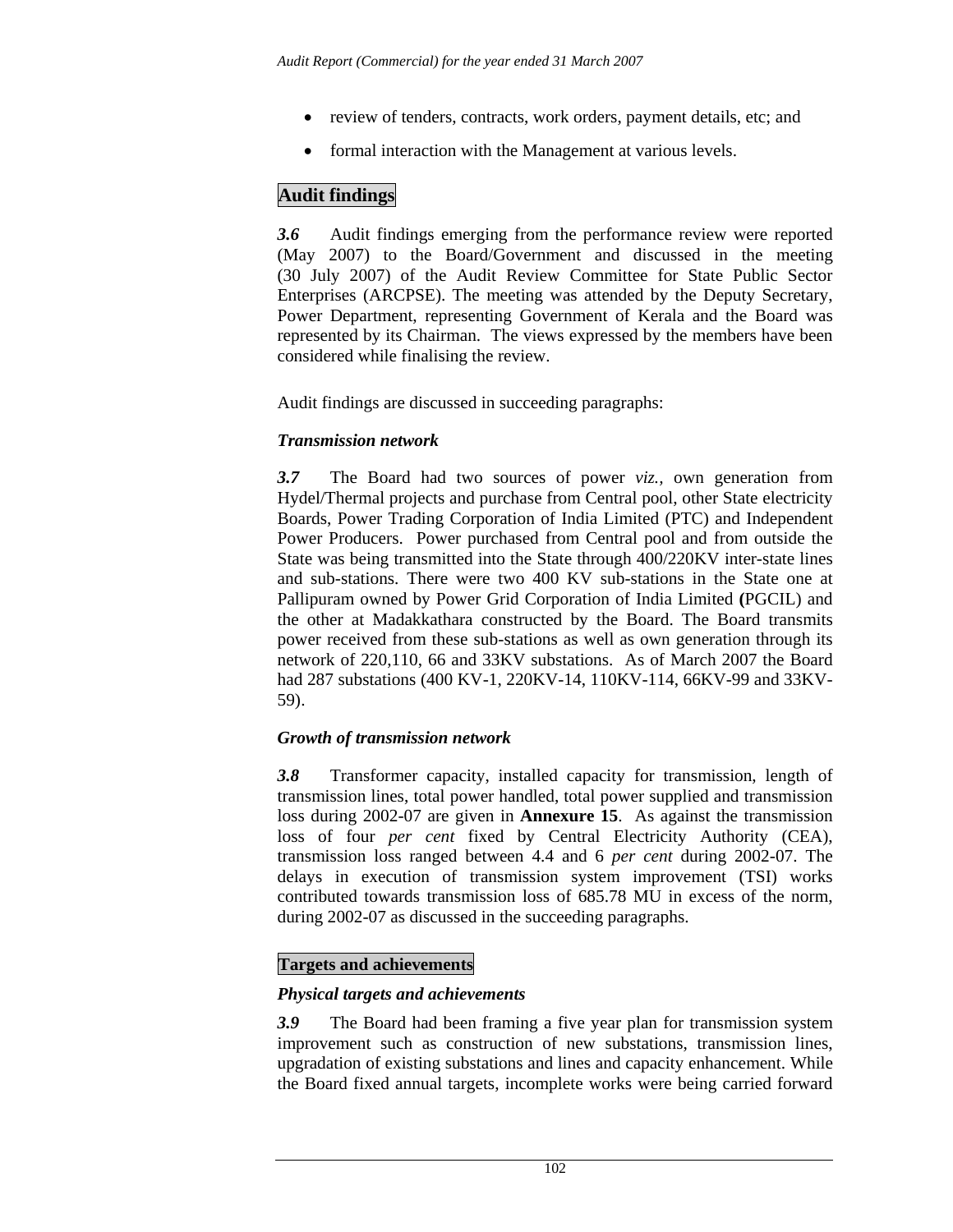from year to year. Targets and achievements in physical terms during 2002-07 were as given in **Annexure 16.** 

It was noticed that:

- Against the overall target of 9674.40 MVA for capacity addition in 309 substations with 3214.98 CKM transmission lines, the achievement was 2081.90 MVA (22 *per cent*) in 114 substations with 1142.824 CKM (35 *per cent*) transmission lines.
- Achievement against new substations was 22 *per cent* and transmission lines was 32 *per cent*.
- Achievement against upgradation of existing substations and capacity enhancement of substations was 20 *per cent* and 23 *per cent* respectively.

The shortfall in achievement was due to delay of the Board in identifying/purchase of land and giving various approvals, inept decision making in respect of Right of Way (RoW) disputes, delay in conducting line route survey, delay in making payments to contractors and also partially due to delay in execution of work by contractors as discussed in succeeding paragraphs. Achievement of the targets was extremely low despite the fact that there were no financial constraints as 90 *per cent* of the schemes/works taken up were financed by Rural Electrification Corporation Limited (REC) and Kerala State Power and Infrastructure Finance Corporation Limited (KPFC).

#### **Financial outlay and actual expenditure**

l

*3.10* The Board prepared annual budget for capital expenditure on various works including transmission schemes and system improvement based on physical targets fixed in the annual plans without any reference to the amount required as per five year plans.

The budgeted (original/revised estimates) and actual expenditure on TSI works during 2002-07 were as follows:  $(n<sub>s</sub>$ :

|                                                         |         |         |         |         | (Ks. in crore) |
|---------------------------------------------------------|---------|---------|---------|---------|----------------|
| <b>Particulars</b>                                      | 2002-03 | 2003-04 | 2004-05 | 2005-06 | 2006-07        |
| Budgeted estimate                                       | 269.32  | 274.10  | 269.68  | 297.53  | 218.50         |
| Revised estimate                                        | 228.55  | 255.50  | 275.54  | 230.20  | 200.18         |
| Actual expenditure for the year                         | 183.48  | 204.86  | 253.23  | 228.35  | $227.12*$      |
| Percentage of revised estimate to<br>budget estimate    | 84.86   | 93.21   | 102.17  | 77.37   | 91.62          |
| Percentage of actual expenditure to<br>revised estimate | 80.28   | 80.18   | 91.90   | 99.20   | 113.46         |
| Amount required as per five year plan<br>proposed       | 507.43  | 500.83  | 106.17  | 101.90  | 72.94          |

**The Board failed to achieve targets for addition of transformer capacity and construction of lines.** 

<sup>∗</sup> Provisional figures since expenditure is yet to be seggregated and booked by Board.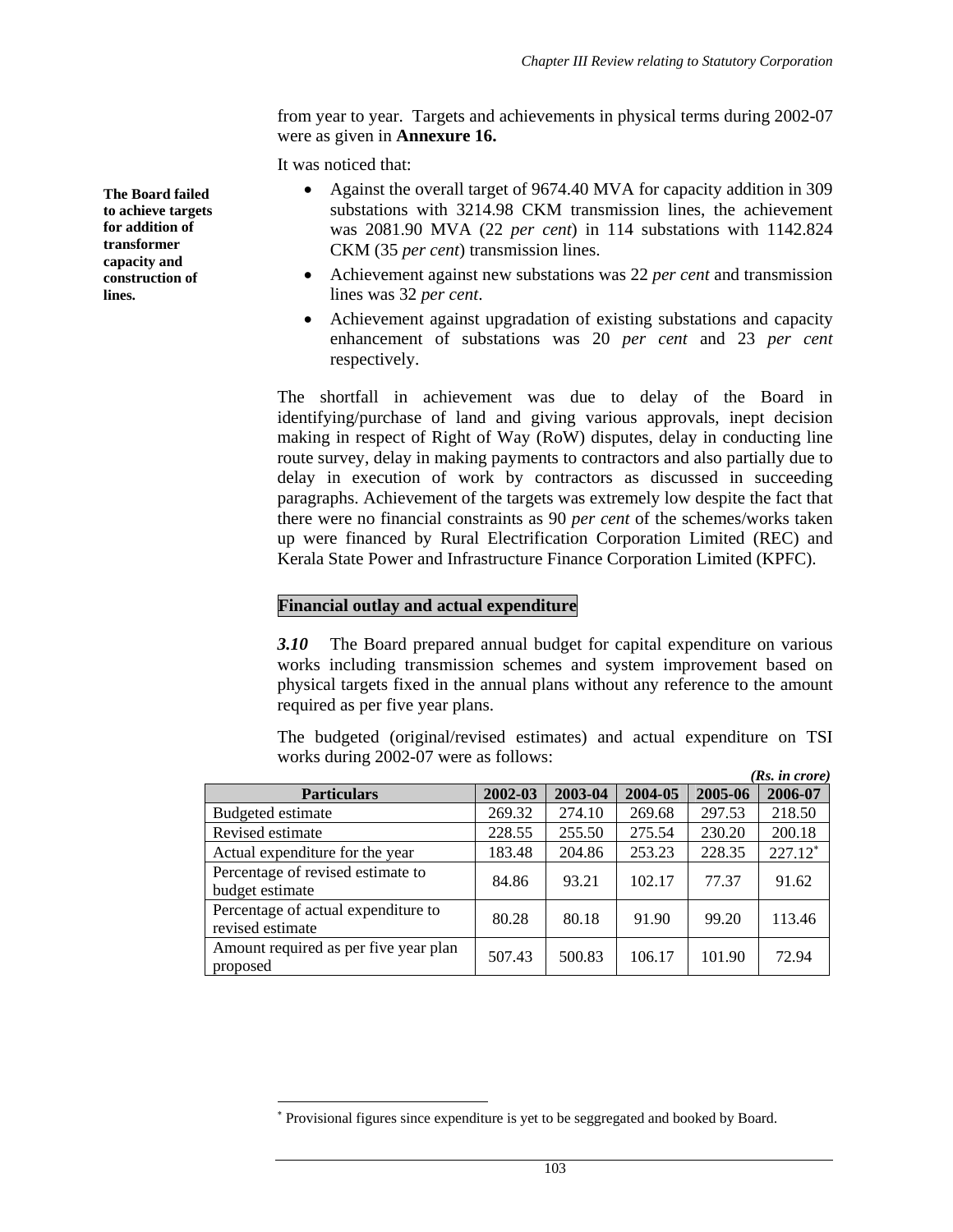It would be seen from the above table that

- the budgeted/revised estimates and actual expenditure in each year was not having any relation to requirement as per five year plan proposals given to State Government/Planning Board;
- even though revised estimates were being prepared in the month of December in each budget year after considering the original budget estimates and actual expenditure incurred up to that date, the actual expenditure for the year was on the lower side except 2006-07, indicating that the assessment lacked accuracy.

### **Transmission system improvement schemes**

*3.11* The REC and KPFC sanctioned (1998-2001) loans amounting to Rs 808.31 crore (REC Rs 683.94 crore and KPFC Rs 124.37 crore) at 13.5 *per cent* interest*,* in respect of 59 schemes involving 207 substations with transformation capacity of 4748.69 MVA during 1998-2007. Targets and achievements against the 59 (REC 54 and KPFC 5) schemes having projected cost of Rs 854.96 crore were as given below:

| <b>Source of</b> | <b>Capacity in MVA</b><br>(number of substations) |               |                |                |               |               |                  |                |                  |                |
|------------------|---------------------------------------------------|---------------|----------------|----------------|---------------|---------------|------------------|----------------|------------------|----------------|
| finance          | <b>220 KV</b>                                     |               | <b>110 KV</b>  |                | <b>66 KV</b>  |               | 33 KV            |                | <b>Total</b>     |                |
|                  | <b>Target</b>                                     | <b>Actual</b> | <b>Target</b>  | <b>Actual</b>  | <b>Target</b> | <b>Actual</b> | <b>Target</b>    | <b>Actual</b>  | <b>Target</b>    | <b>Actual</b>  |
| <b>REC</b>       | 1666.69<br>(7)                                    | 337.5<br>(3)  | 1350.0<br>(54) | 411.50<br>(15) | 112.0<br>(5)  | 20.0<br>(1)   | 1035.0<br>(112)  | 295.00<br>(35) | 4163.69<br>(178) | 1064.0<br>(54) |
| <b>KPFC</b>      | $- -$                                             | $-$           | 167.5<br>(11)  | 115.5<br>(9)   | 48.5<br>(2)   | 48.5<br>(2)   | 369.0<br>(16)    | 247.00<br>(6)  | 585.0<br>(29)    | 411.00<br>(17) |
| <b>Total</b>     | 1666.69<br>(7)                                    | 337.5<br>(3)  | 1517.5<br>(65) | 527.00<br>(24) | 160.50<br>(7) | 68.50<br>(3)  | 1404.00<br>(128) | 542.00<br>(41) | 4748.69<br>(207) | 1475.0<br>(71) |

The Board, however, could draw only Rs 613.99 crore of the sanctioned loan of Rs.808.31 crore. Owing to the slow pace of work, against the targeted 207 substations with transformation capacity of 4748.69 MVA the achievement was 71 substations with transformation capacity of 1475 MVA (31.1 *per cent*) only up to 31 March 2007. Achievement of transmission lines under these schemes was also low (41.1 *per cent)* i.e. 755.45 CKM as against targeted 1883.18 CKM.

Audit analysis revealed as under;

- Out of 61 schemes (Rs 775.66 crore) originally sanctioned, 7 schemes were withdrawn (2003-04) by REC as there was no progress during 1998 to 2003. Out of Rs.683.94 crore sanctioned against remaining 54 schemes, the Board could avail of only Rs.489.62 crore up to 2005-06. Further, 27 REC schemes with sanctioned loan of Rs.260.76 crore were foreclosed against which the Board had availed Rs.235.16 crore only and the balance Rs.25.60 crore was not drawn.
- Out of 27 ongoing schemes of REC, Rs.5.35 crore relating to four schemes remained unutilised (March 2007). The Board completed 5 out of 17 substations envisaged under the schemes (March 2007). In respect of one scheme (Pullanpara), the loan drawn (March 2001) by

**The budgeted/ revised estimates and actual expenditure was not having any relation to requirements as per five year plans of the Board.**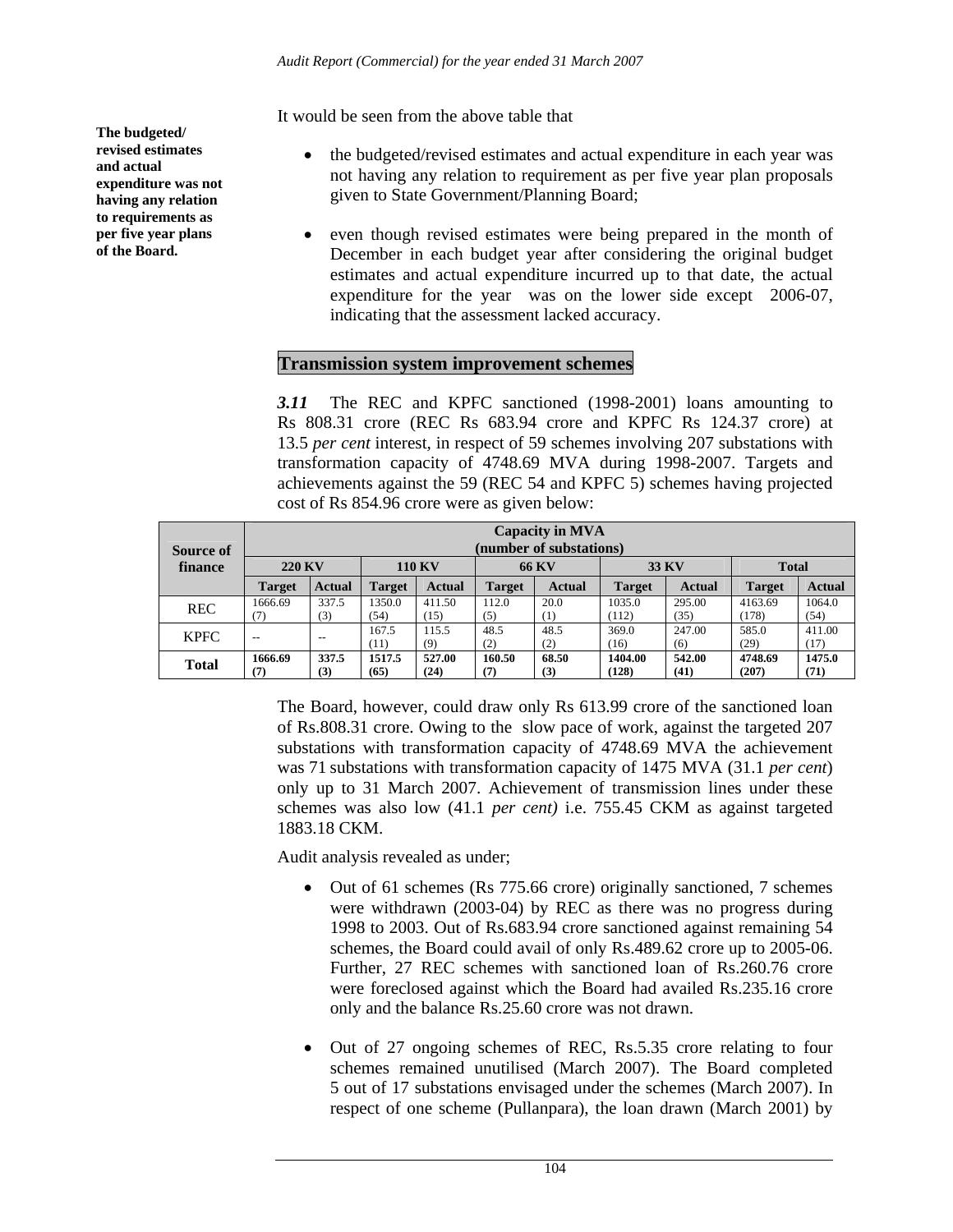the Board amounting to Rs 1.12 crore was required to be refunded to the REC as the land acquisition was not completed (March 2007). Avoidable interest due to delayed refund of unutilised loan amounted to Rs.67.20 lakh for the period from March 2001 to March 2007 at ten *per cent*<sup>∗</sup> per annum.

• Out of five schemes financed by KPFC, in respect of one scheme (involving Changanassery, Chathannur and Karunagapally) Rs 34.39 crore sanctioned had been fully drawn by the Board (March 2005) for 29 substations. Against this the loan amount of Rs 27.76 crore in respect of 12 substations remained unutilised/ diverted for other purposes (March 2007).

The loans sanctioned by REC and KPFC carried interest at the rate of 13.5 *per cent* per annum with a repayment period of seven years and moratorium (implementation) period of two years. Had the Board commissioned the substations and lines within the targeted period of two years it could have repaid the loan out of the additional revenue generated. The Board, however, failed to complete/ commission the substation in time whereby anticipated benefits such as additional revenue due to reduction in transmission and distribution loss, stable transmission of power and supply of better quality power to consumers could not be derived as discussed in para 3.14 to 3.34 *infra*.

The Management stated (August 2007) that short fall in achievement was due to delay in getting various clearances, litigation in land acquisition, contract failures and Right of Way problems. Fact remains that such type of hindrances are common in construction work of substations and transmission lines. Board though fixed targets for completion of works and tied up funds with financial institutions, failed to control these foreseable factors.

#### *Monitoring*

l

*3.12* The proposals for installation of new substations, transmission lines and augmentation works with the object of reduction of transmission and distribution loss and improvement of voltage profile, were approved by the Board based on feasibility report submitted by the planning and project department. The five year/annual plans for implementation of the projects were prepared taking into account availability of finance from institutions such as REC, KPFC, etc. It was noticed that even though periodical progress reports on TSI projects along with details of bottle necks were put up to the Planning Department of the Board, no effective corrective action was taken to address the problems/bottle necks with a view to facilitate timely completion/ commissioning of the projects. The abnormal delays in completion of the projects were not being analysed for corrective action.

The Management stated (August 2007) that monthly review of the progress and evaluation of pros and cons is being made as far as possible and corrective

**The abnormal delay in completion of projects were not analysed with its pros and cons.** 

<sup>∗</sup> Worked out at mean of the interest rates of REC loan availed during 2002-07.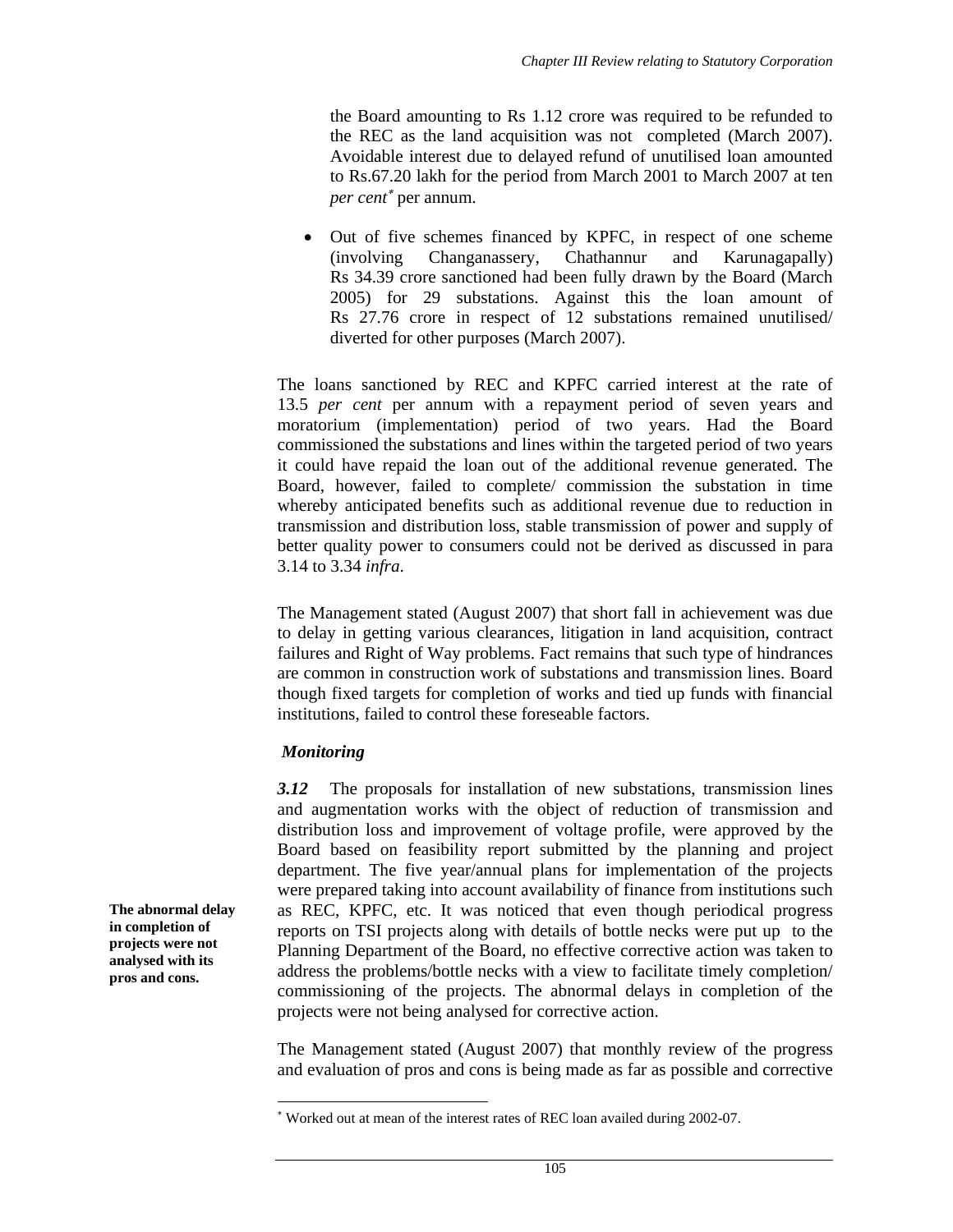measures were taken within the limitations of the Board. The reply is not tenable since transformers and other equipments were procured in advance and remained idle due to non-identification/purchase of land and poor progress of work while in other locations substation works were held up for want of transformers and other equipments.

### *Time and cost overrun*

*3.13* In respect of 114 substations and allied works completed by the Board during 2002-07 against an investment of Rs.372.02 crore, the delay ranged between eight months to nine years. In 22 cases where the cost has been booked completely, the cost overrun was Rs.31.61 crore (60.10 *per cent*) against project cost of Rs.52.61 crore. In the remaining 92 cases completed up to March 2007, the cost has not been booked immediately after its commissioning as envisaged under the Electricity Supply (Annual Accounts) Rules, 1985.

The Board does not have any system of

- booking substation-wise cost of ongoing works and capitalising the cost of substations commissioned in the year of commissioning itself; and
- comparing the actual cost of the completed substation with the estimated cost and obtaining the approval of the Board Members for cost overrun or analysing the variations.

### *Non-synchronisation of works*

*3.14* The works of substations/transformer bays, feeder lines and beneficiary substations were required to be carried out simultaneously so as to achieve the anticipated benefits. The Board, however, failed to complete the associated works simultaneously. **Annexures 17 to 19** give the details of mismatch in construction. It can be seen that:

- Three 33KV transmission lines constructed at a cost of Rs.4.13 crore remained idle for periods ranging from 10 to 48 months due to noncompletion of associated substation works **(Annexure 17).**
- Two 110/33/11KV and nine 33KV substations constructed at Rs.14.51 crore remained idle for periods ranging from 10 to 33 months due to non-completion of associated line works **(Annexure 17**).
- Forty seven 110/33KV transformers and two 66/33KV transformers erected at 30 locations, at Rs.66.33 crore remained idle/under utilised for periods ranging between 3 and 67 months due to mis-match between feeder substations and other substations **(Annexure 18)**. This

**planning and co-ordination resulted in a cost overrun of Rs.31.61 crore.** 

**Lack of** 

**Non-synchronisation of works resulted in idling of substation and associated lines valuing Rs.91.72 crore and loss of anticipated benefit of Rs.34 crore.**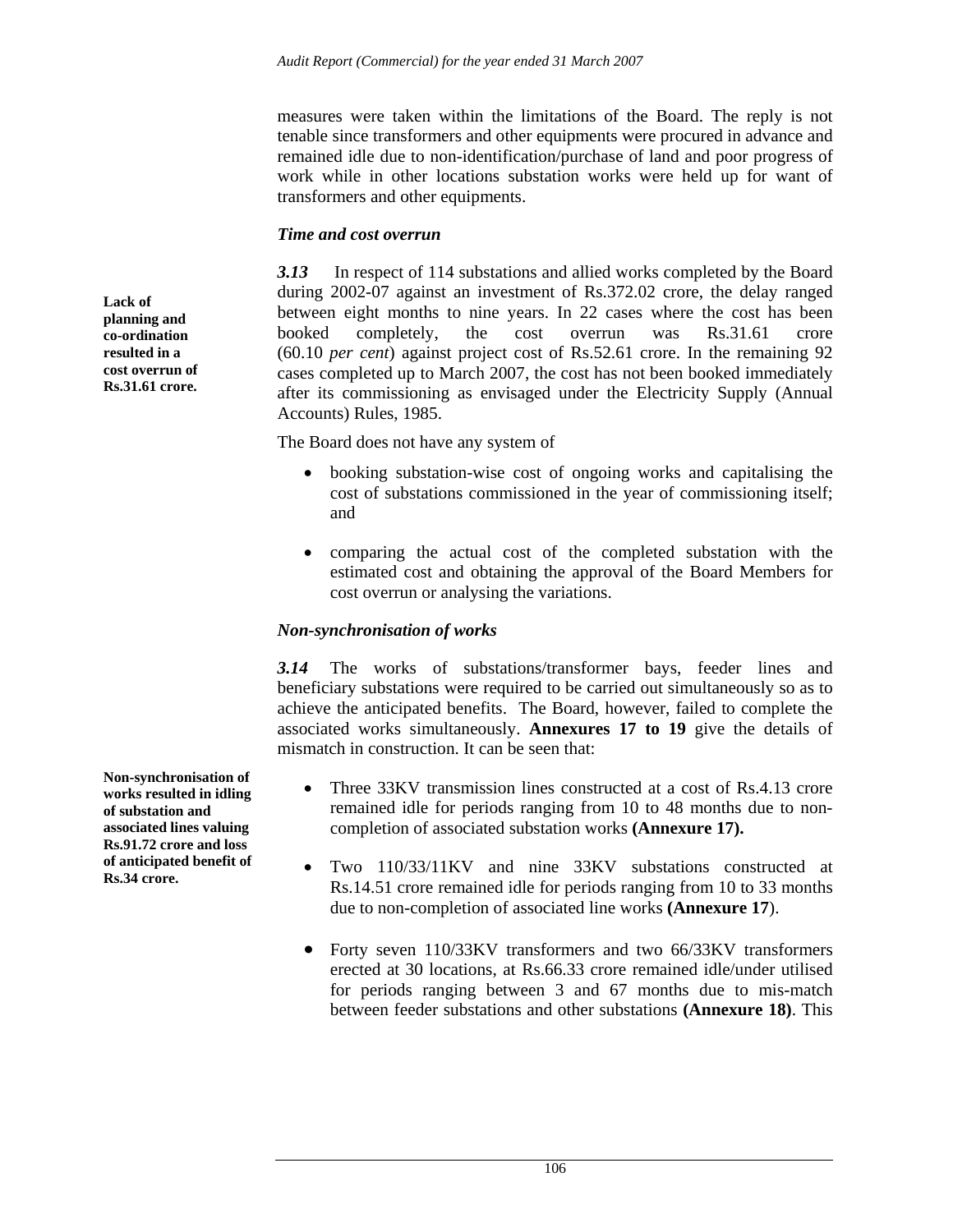had resulted in loss of envisaged benefits by way of reduction in line  $loss$  of  $Rs.34$  crore.<sup>\*</sup>

Seven 33 KV transformers, four 110/11KV transformers, four 110/33 KV transformers and other equipments purchased at an aggregate cost of Rs.6.75 crore remained idle at site for periods ranging from 6 to 74 months **(Annexure19).**

The Management stated (August 2007) that delay in getting land, litigation, public objections, delay in making available materials, poor performance of some of the contractors, etc., were the main reasons for the delay/noncommissioning of the projects. The reply is not tenable as the Board had taken into consideration these hindrances at the time of fixation of target dates for completion of substations and lines.

#### *Idling of 220 KV transformers at Kalamassery Substation*

*3.15* The Board took up (February 1999) the work of capacity enhancement of 220KV substation at Kalamassery from 440MVA to 800MVA, in order to cater to anticipated additional demand. This was to be done by replacing the existing four transformers of 440 MVA with 12 new transformers of 800 MVA. Accordingly, twelve 66.67 MVA transformers were procured (March 2001) at a cost of Rs.11.36 crore. Capacity of the substation was enhanced (June 2003) to 720 MVA only, by replacing three transformers of 320 MVA with nine transformers of 600 MVA. Due to slow pace of growth of load requirements (1999-2003), further work on enhancement in capacity of the substation was not implemented. The remaining three transformers costing Rs.1.87 crore had been idling for the past six years (March 2007), and was not diverted to other substations. This resulted in loss of interest on the blocked funds amounting to Rs.1.12 crore<sup>#</sup>.

### **Construction of substations and lines on turnkey basis**

*3.16* The Board undertook (2000-04) construction of 45 substations to be completed within five to nine months (April 2000 to July 2003), envisaging capacity addition (new substations, upgradation and capacity enhancement in existing substations) of 458 MVA with 658.13 CKM transmission lines on turnkey basis, at a contract price of Rs.90.76 crore as detailed below:

|                   | No of                |     | <b>Substations (Target)</b> |                      | <b>Substations (achievement)</b> |                   |                      |  |
|-------------------|----------------------|-----|-----------------------------|----------------------|----------------------------------|-------------------|----------------------|--|
| <b>Substation</b> | turnkey<br>contracts | No. | Capacity<br>(MVA)           | Line length<br>(CKM) | No.                              | Capacity<br>(MVA) | Line length<br>(CKM) |  |
| $110/11$ kv &     |                      |     | 143                         | 106.00               |                                  | 64(44.8)          | <b>Nil</b>           |  |
| $110/33$ kv       |                      |     |                             |                      |                                  |                   |                      |  |
| $33/11$ kv        |                      | 38  | 315                         | 552.13               | 23                               | 195(61.9)         | 425.93 (77.1)        |  |
| <b>Total</b>      |                      | 45  | 458                         | 658.13               | 26                               | 259               | 425.93               |  |

Note : Figures in bracket indicate percentage.

 $\overline{a}$ 

Worked out at 15 *per cent* per annum on investment expected by way of additional revenue due to reduction in line losses as envisaged by REC while sanctioning the loans

# Worked out at the mean of the interest rates on REC loans availed during 2002-07

**Delay in decision making as to the utilisation of the transformers resulted in blocking up of funds amounting to Rs.1.87 crore.**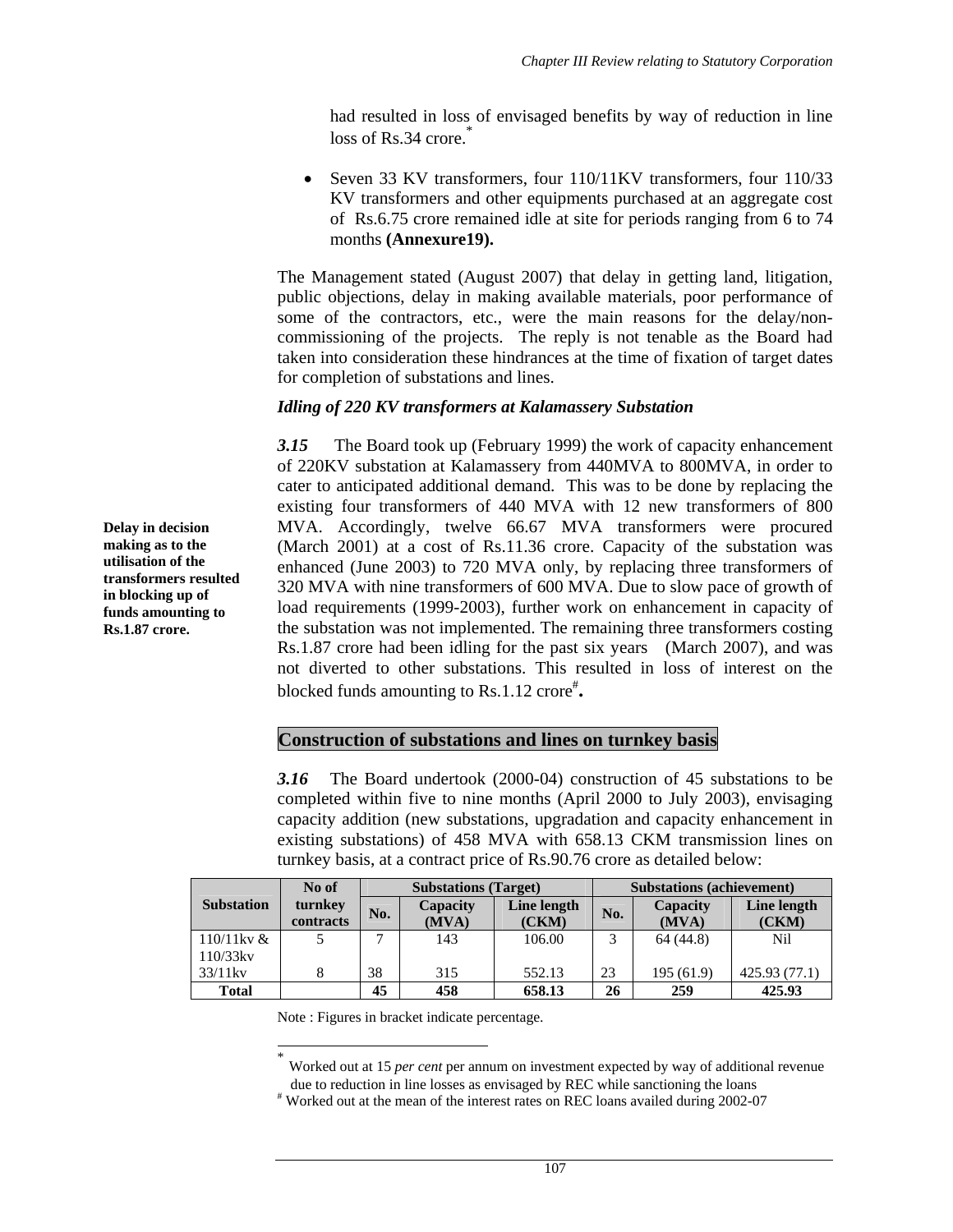Against capacity addition of 458 MVA with 658.13 CKM transmission lines targeted, the turnkey contractors completed the work of 26 substations with a capacity of 259 MVA (56 *per cent*) and 425.93 CKM (64.7 *per cent*) lines, with a delay ranging between 17 and 59 months. As at the end of 2006-07, 19 substations with aggregate capacity of 199 MVA and 232.20 CKM lines remained incomplete. The delays upto March 2007 ranged from 56 to 74 months. The delayed/non-completion of 25 substations resulted in loss of envisaged savings by way of reduction of line loss amounting to Rs.23.95 crore<sup>\*</sup>. Loss of envisaged benefit in respect of 20 remaining substations is discussed in paragraphs 3.17 to 3.19.

The reasons for non-completion /delayed completion of substations ranging between 17 and 74 months, in respect of works undertaken on turnkey basis as analysed in audit were due to delay in acquisition of land/handing over site for substation and line route, giving approval for designs and layouts of substations, earthmat design<sup>#</sup>, sanction for excavation, obtaining approval from Railways for line route, making payment to the contractors, absence of quick and apt decision making in the case of Right of Way disputes of line route, lack of proper planning, monitoring, co-ordination and supervision of the work.

Against the REC stipulation of two years, the Board had stipulated five to nine months for completion of substations and lines on turnkey basis. But the Board itself had taken 32 months to 11 years for completion of substation works. Procurement of transformers on the basis of unrealistic time schedule, coupled with dispute with contractors, delay in payments, foreclosure of contracts, abandonment of work, etc., resulted in idling of transformers and other equipments as discussed in paragraph 3.14 *supra.* A few illustrative cases are discussed in the succeeding paragraphs:

#### *Contract with Andrew Yule and Company, Kolkata*

*3.17* The Board awarded (April-August 2000) two works for construction of three 110/33 KV transformer bays and eight 33KV substations with associated lines at Balussery Project and Edaricode Project to Andrew Yule and Company (AYC) for a contract price of Rs.19.81 crore, on turnkey basis. The work was stipulated to be completed within six months from the date of handing over site. There was delay attributable to the Board, ranging from 7 to 27 months (April 2000-October 2002) in handing over sites of seven substations and one bay. The work was progressing slowly due to poor financial position of the contractor, as well as delay in releasing payments by the Board. Transformers and other substation equipments valuing Rs.5.87 crore were supplied (December 2000, December 2001) by the contractor. Despite giving extension of time (September 2002-February 2005) on three occasions the progress of work was very poor.

The Board terminated (September, December 2005) two contracts at the risk and cost of the contractor and the bank guarantees given by the contractor in

l

**Delay/noncompletion of Substations and lines by turnkey contractors resulted in loss of savings of Rs.23.95 crore.** 

<sup>\*</sup> Worked out at 15 *per cent* per annum on investment expected by way of additional revenue due to reduction in line losses as envisaged by REC while sanctioning the loans.

<sup>#</sup> Earthmat design is the floor design for sub station switch yard.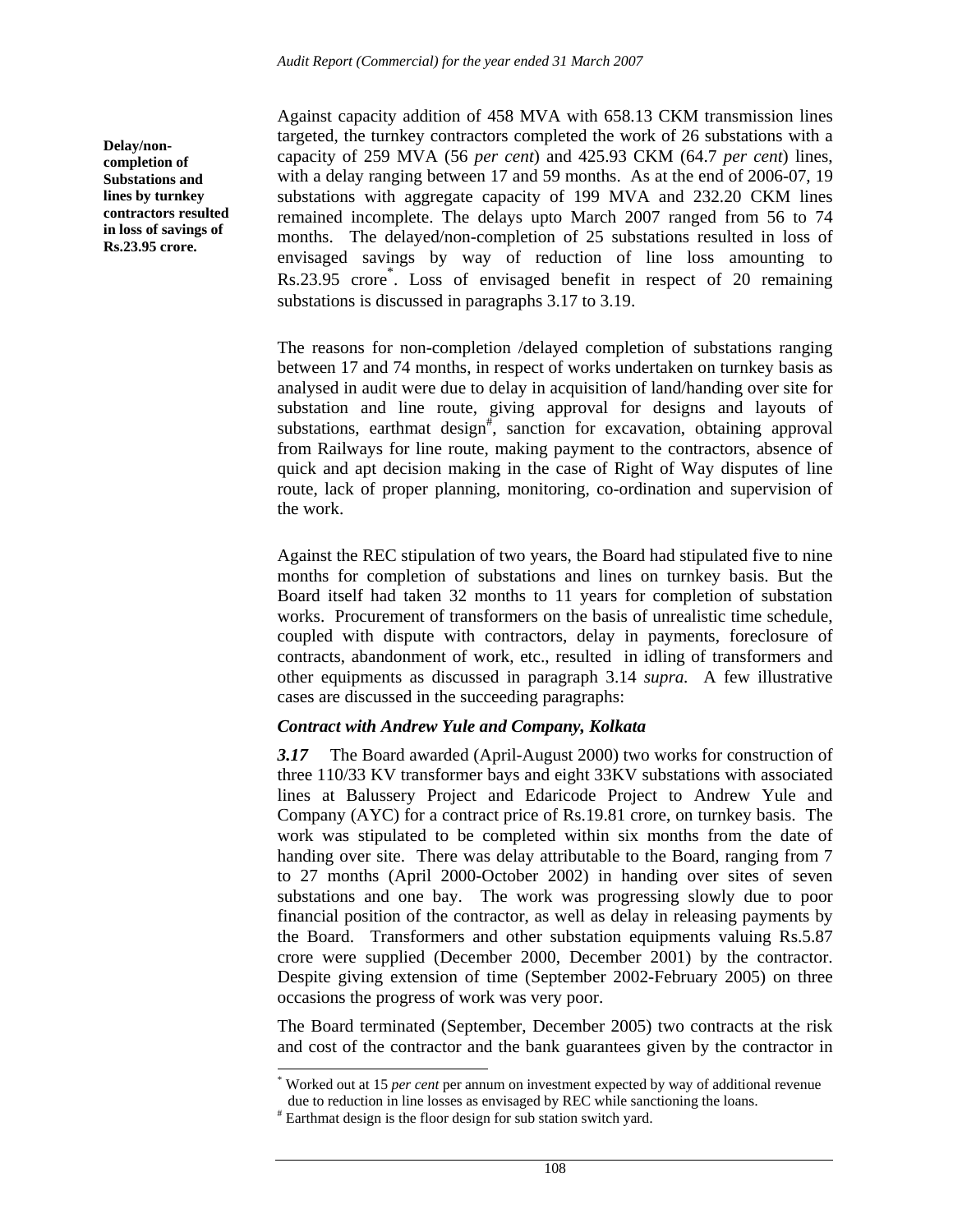respect of two projects amounting to Rs.1.98 crore were adjusted (December 2005) against the payments made (December 2000, August 2004) to the contractor amounting to Rs.3.92 crore. On taking (November 2006) inventory of material lying at site in respect of Balussery Project, the serviceability of the material valuing Rs.2.50 crore was reported to be doubtful and out of this, material valuing Rs.15 lakh was lost in fire.

Audit noticed that AYC was incurring huge losses since 1996-97 and became a sick Company in 2003-04. The Board entrusted the works for Rs.19.81crore to AYC without ensuring the financial credibility. There was also delay in handing over sites, approval of drawings of substation, change in site of one transformer bay necessitating extra work, delays in handing over line routes and non-payment of bills, and resultant blockage of Rs.3.92 crore in the two projects**,** for a period of five years (December 2000-December 2005). After adjustment of (December 2005) bank guarantee given by the contractor the balance investment of Rs.1.94 crore remained blocked up for one year and three months (January 2006 to March 2007). Non-commissioning of the substations, even after a lapse of six years (February 2001 to March 2007) from the scheduled date (February 2001) of completion resulted in loss of envisaged benefits of reduction in line loss and anticipated revenue amounting to  $Rs.14.82$  crore $\degree$ .

### *Contract with IComm (ARM) Limited*

l

*3.18* The Board entrusted (August 2000 to May 2001) the work of construction of one 110/33KV transformer bay and seven 33KV substations with associated lines on turnkey basis to IComm (ARM) Limited, Hyderabad at a contract price of Rs.14.94 crore. Name of work, date of contract, period of completion, scheduled date of completion, deficiencies noticed in audit, etc., are as follows:

| Sl.<br>$\mathbf{N}\mathbf{0}$ | Name of work                                                                    | Date of<br><b>contract</b><br>(Period of<br>completion) | <b>Scheduled</b><br>Date of<br>completion | Deficiencies noticed                                                                                                                                                                                                                                                   |
|-------------------------------|---------------------------------------------------------------------------------|---------------------------------------------------------|-------------------------------------------|------------------------------------------------------------------------------------------------------------------------------------------------------------------------------------------------------------------------------------------------------------------------|
| (1)                           | (2)                                                                             | (3)                                                     | (4)                                       | (5)                                                                                                                                                                                                                                                                    |
| 1<br>2                        | $110/33$ kv Bay<br>Pazhayannur<br>33ky SS<br>Chelakkara, 11km<br><b>SC</b> Line | 31.05.2001<br>$(6$ months)<br>-do-                      | November<br>2001                          | Even though the contractor had identified (March 2001)<br>the land as envisaged in the contract, the Board took 36<br>months (March 2001 to March 2004) to take a decision<br>as to whose name the land was to be registered and<br>purchased (May 2006) another plot. |
| $\mathcal{R}$                 | 33kv SS<br>Mullurkara, 17km<br><b>SC</b> Line                                   | -do-                                                    |                                           | Transformers and other materials supplied (December<br>2003) valuing Rs.65.06 lakh were lying idle for 3 years<br>and 3 months (December 2003–March 2007) and the<br>contractor was paid Rs 25.15 lakh. The work remained<br>incomplete (March 2007)                   |

<sup>∗</sup> Worked out at 15 *per cent* per annum on investment expected by way of additional revenue due to reduction in line losses as envisaged by REC while sanctioning the loan.

**Investment of Rs.3.92 crore on two projects remained blocked up for five years.**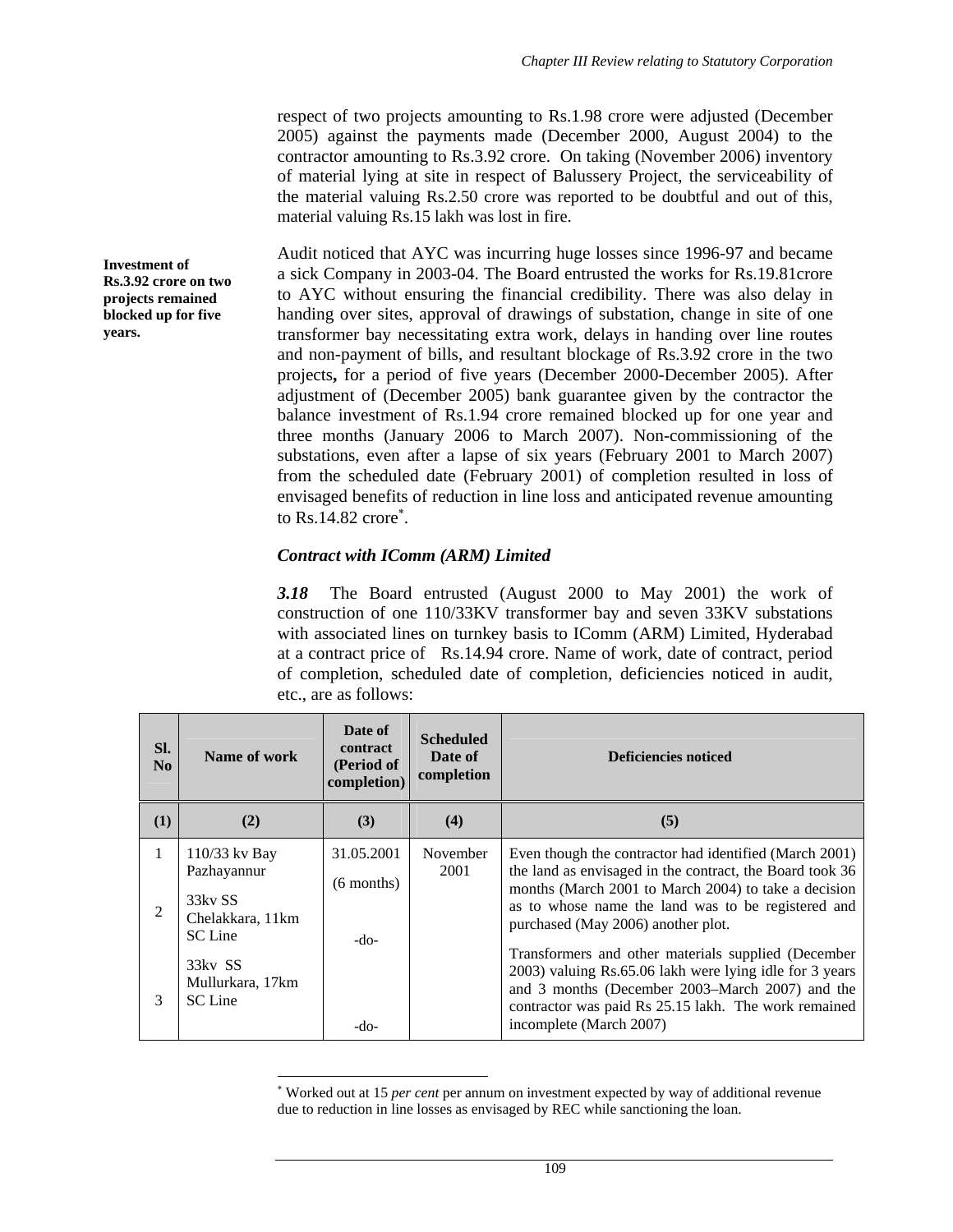| (1)              | (2)                                                                                                                                                                             | (3)                                        | (4)               | (5)                                                                                                                                                                                                                                                                                                                                                                                                                                                                                                                                                                                                                   |
|------------------|---------------------------------------------------------------------------------------------------------------------------------------------------------------------------------|--------------------------------------------|-------------------|-----------------------------------------------------------------------------------------------------------------------------------------------------------------------------------------------------------------------------------------------------------------------------------------------------------------------------------------------------------------------------------------------------------------------------------------------------------------------------------------------------------------------------------------------------------------------------------------------------------------------|
| $\overline{4}$   | 33kv SS<br>Parappukara,<br>11.6km DC Line,<br>7.2km 11kv feeders.                                                                                                               | 28.08.2000<br>(6months)                    | March 2001        | There was delay in giving approval for deviation in<br>route of 11 KV lines proposed by the contractor and<br>sanction for changing 11 KV over head lines to under<br>ground cable by 11 months (August 2000-July 2001).<br>The progress of work also was very slow and the<br>substation was completed (August 2003) after a lapse of<br>29 months from the scheduled date of completion. The<br>contractor had not completed (March 2007) two 11 KV<br>feeders and the substation could not be utilised<br>involving idling of investment of Rs.2.25 crore for 43<br>months from August 2003 to March 2007.         |
| 5<br>6<br>7<br>8 | 33 kv SS<br>Ananthapuram, 12k<br>m SC line<br>33ky<br><b>SS</b><br>Perla.<br>12km SC line<br><b>SS</b><br>33kv<br>Belur,<br>12km DC line<br>33 kv SS Bediaduka.<br>24km SC line | 19.03.2001<br>$(5$ months)<br>-do-<br>-do- | September<br>2001 | The contractor had stopped (August 2001) the work,<br>due to paucity of funds accentuated by non-payment of<br>bills by the Board by five to eight months. The work<br>was restarted (March 2003) but the progress was very<br>poor. The contract was terminated (September 2006) at<br>the risk and cost of the contractor after a lapse of five<br>years. The contractor had supplied transformer and<br>other material (Rs.1.19 crore) and had completed other<br>works amounting to Rs. 83.71 lakh and was paid<br>(September 2006) only Rs.78.08 lakh. There was no<br>further progress in the work (March 2007) |
|                  |                                                                                                                                                                                 | -do-                                       |                   |                                                                                                                                                                                                                                                                                                                                                                                                                                                                                                                                                                                                                       |

**Non-completion of substation resulted in loss of envisaged benefit of reduction in line losses amounting to Rs.11.68 crore.** 

**Delay of 5 years in implementation of the project led to loss of envisaged benefit of Rs.4.07 crore.** 

l

Non-completion (March 2007) of the above substations, even after a lapse of more than five years from the scheduled dates of completion (March/September/November 2001) resulted in loss of envisaged benefit of reduction in line losses amounting to Rs.11.68 crore<sup>\*</sup>

#### *Contract with SPIC SMO Limited.*

*3.19* The Board awarded (March 2000) construction work of one 110/33 KV substation at Melattur and 19.6 Km associated Double Circuit line to SPIC SMO Limited, Chennai at a contract price of Rs.5.43 crore. The target date of completion was December 2000 for substation and January 2001 for line work. The substation work was completed in December 2000 itself incurring Rs.3.96 crore.

The construction of associated line was commenced by the contractor only in October 2000 due to delay in settlement of Right of Way dispute of land along the line route. While the case relating to the ROW of a stretch of 1.653 km of land was in progress, the contractor completed (July 2002) 17.9 km out of 19.6 km of line work**,** at a cost of Rs.1.79 crore. On the pending dispute of land Additional District Magistrate (ADM) had passed orders (August 2001) directing the Board to divert the line route along 1.653 km which involved an

<sup>∗</sup> Worked out at 15 *per cent* per annum on investment expected by way of additional revenue due to reduction in line losses as envisaged by REC while sanctioning the loan.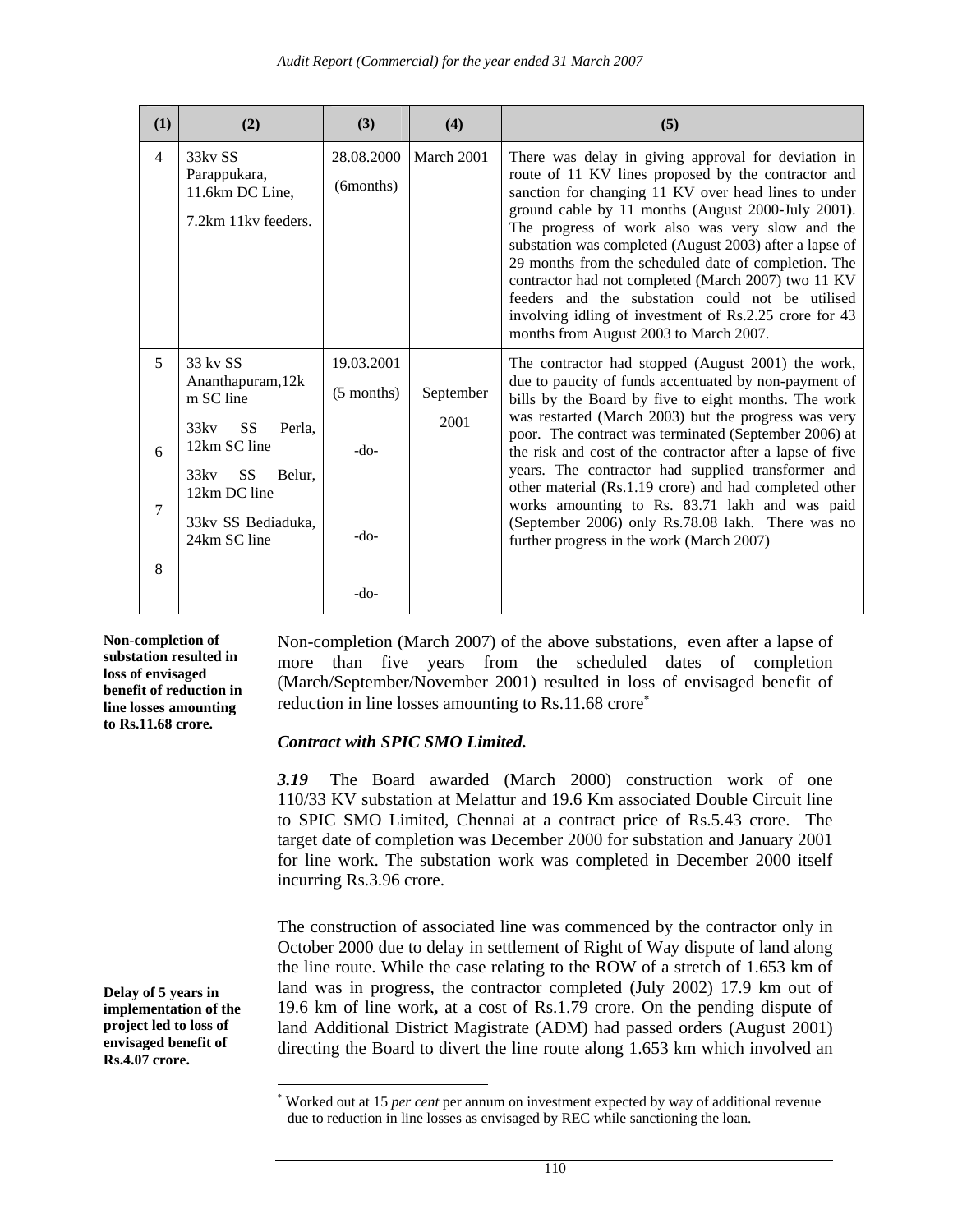additional cost of Rs.36 lakh. The Board, however, filed (November 2001) appeal against the decision which was rejected (January 2005) by the Hon'ble High Court. Thereafter the balance portion of line work was completed (January 2006) and substation commissioned (January 2006) after a delay of five years from the targeted date (December 2000) of completion. The decision to go on appeal against the order of ADM for an additional expenditure of Rs.36 lakh, delayed the implementation of the project for five years from December 2000 to January 2006 leading to loss of envisaged benefit of Rs.4.07 crore\*. Stoppage of line work (July 2002) after investing Rs.1.79 crore for resolving the dispute resulted in idling of substation costing Rs 3.96 crore for five years with consequent interest loss of Rs.2.59 crore<sup> $\bullet$ </sup> on the idle investment for the period December 2000 to January 2006.

#### **Departmentally executed substations and lines**

*3.20* The Board had completed 78 substations (excluding Gas Insulated Switch Yard Substations) with a capacity of 1,629.50 MVA and 1,094.26 CKM transmission lines (new substations and upgraded substations) during 2002-07. Out of these, 24 substations of 258.0 MVA capacity and 456.33 CKM transmission lines were executed on turnkey basis. The remaining 54 substations completed (commissioned) departmentally were delayed by 8 to 109 months as indicated below:

| <b>Voltage ratio</b><br>of<br>substations | No. of<br>substations | <b>Capacity</b><br>in MVA | Length of<br>lines in<br><b>CKM</b> | Delay in months |
|-------------------------------------------|-----------------------|---------------------------|-------------------------------------|-----------------|
| 220 KV                                    |                       | 457.50                    | 40.77                               | $18 - 45$       |
| 110 KV                                    | 22                    | 665.00                    | 260.08                              | $8 - 53$        |
| 66 KV                                     |                       | 74.00                     | 40.23                               | $17 - 109$      |
| 33 KV                                     | 22                    | 175.00                    | 296.85                              | 45              |
| <b>Total</b>                              | 54                    | 1371.50                   | 637.93                              |                 |

The reasons for delay as analysed in audit were delay in identification and purchase of land, arranging funds, giving approvals for various stages of works, providing transformers, other substation equipments, yard structures, line materials, defective route survey, revision of estimate, awarding stagewise work, tree valuation in line route, making payment to contractors, inept decision making on disputes and matters of court cases relating to ROW and splitting of substation and line works into too many small units involving preparation of estimate, tendering, approval, negotiation, acceptance, execution of agreement, measurement of works, preparation of bills in respect of various works which were time consuming process as per the procedures and practices prevalent in the Board. The delay arising from mismatch in completion of substation work with that of related lines for transmission of power resulted in blockage of funds, deprival of better voltage and power factor to targeted consumers and loss of envisaged benefits (savings in line losses) to the Board. Out of the 54 cases, in 48 cases the Board lost envisaged

<sup>♦</sup> Worked out at the mean of the interest rates on REC loans availed during 2002-07.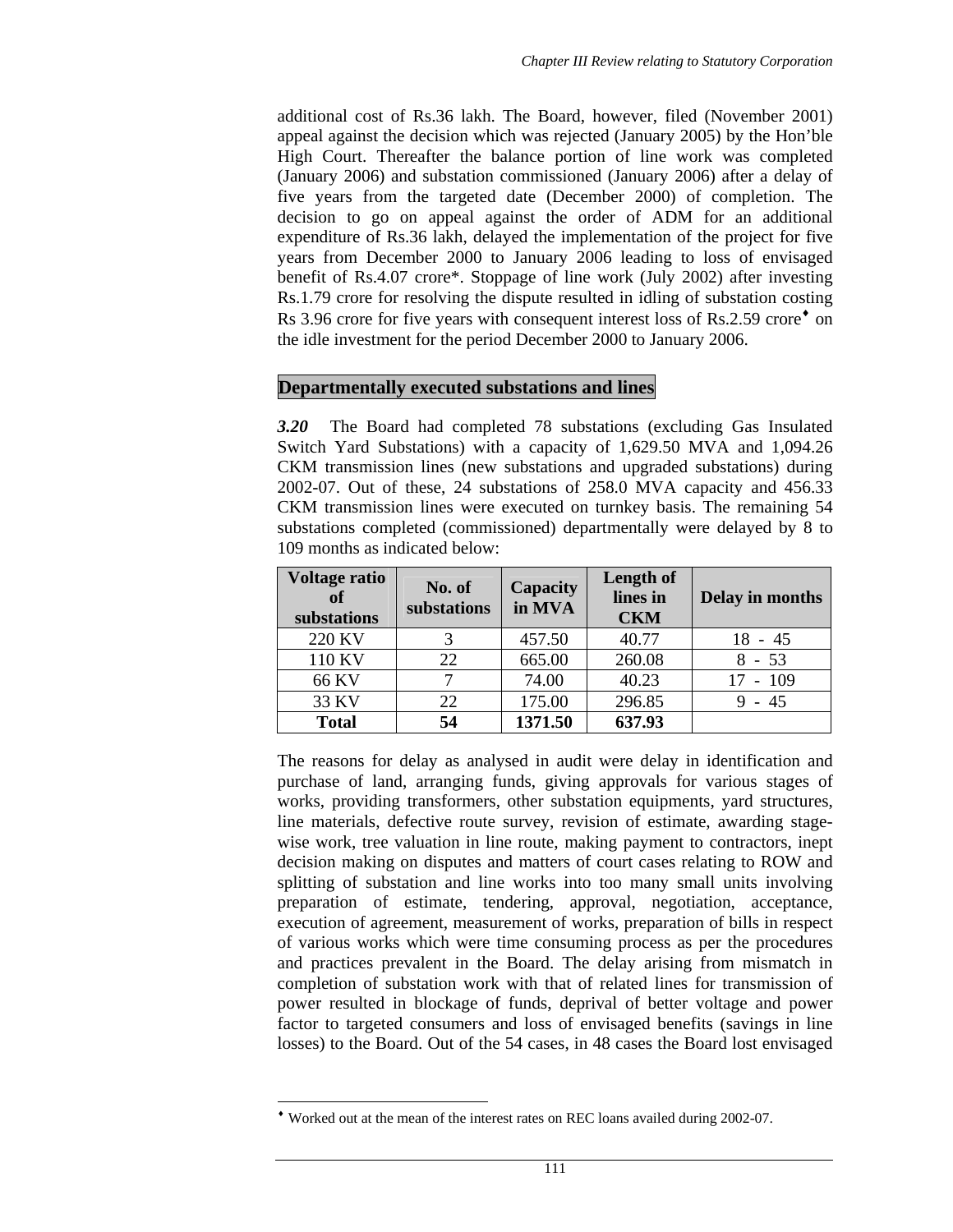benefits amounting to Rs. 67.84 crore<sup>•</sup> and the major deficiencies noticed in six cases are discussed in succeeding paragraphs:

#### *Award of work without detailed survey and soil test*

*3.21* The Board decided (August 1998) to upgrade the 110 KV substation at Kundara and Edappon to 220 KV substations at an estimated cost of Rs.30.25 crore and Rs.18 crore respectively. The work of substations were carried out departmentally from July 1999 (Kundara) and May 1999 (Edappon) onwards, using Board's own funds. The projects were subsequently included (May 2000) under Project System Improvement Finance Scheme of REC revising the estimated cost of substations as Rs.57.43 crore (Kundara Rs.33.21 crore and Edappon Rs.24.22 crore) and the scheduled date of completion was revised to March 2003. The Kundara project was commissioned (January 2006) at a cost of Rs.10.15 crore and Edappon substation remained incomplete (March 2006) after investing Rs.8.70 crore, due to non-completion of the associated line works.

In the meantime the construction of associated Loop In Loop Out (LILO) line of Kundara substation was entrusted (May 2001) to Tata Projects Limited (TPL), Chennai on turnkey basis at a contract price of Rs.13.88 crore with scheduled date of completion as May 2002. The detailed survey and soil test reports were submitted during November 2001. The Board, however, revised the contract price for Kundara on the basis of soil test as Rs.36.21 crore only in October 2003 involving a delay of 21 months. TPL completed the line work in January 2006.

On completion of the above line work, the substation was commissioned (January 2006) by installing six (33.33 MVA) 29 year old transformers removed from Kalamassery substation, overhauled and transported at a cost of Rs.44.62 lakh. The transformers eventually failed twice (February/March 2006) and were not able to meet the anticipated load requirement (April 2006). Thereupon the Board decided (June 2006) to shift three new 66.67 MVA transformers purchased in 2001 for Rs.1.87 crore, from its store at Kalamassery to Kundara. Thus, the earlier decision to install old transformers proved to be imprudent and resulted in avoidable expenditure of Rs.44.62 lakh on overhaul and transportation.

It was further noticed that work at Kundara substation completed (March 2003) to the extent of 80 *per cent* by investing Rs.10.15 crore also could not be commissioned (January 2006) due to delay in completion of associated Kundara line arising from award of work without conducting detailed survey and soil test.

In the case of Edappon line, the Board retendered (January 2006) and awarded the work for Rs 17.83 crore. The progress of line work was only 5 *per cent* (January 2007) whereas, the corresponding Edappon substation was

<sup>♦</sup> Worked out at the mean of the interest rates on REC loans availed during 2002-07.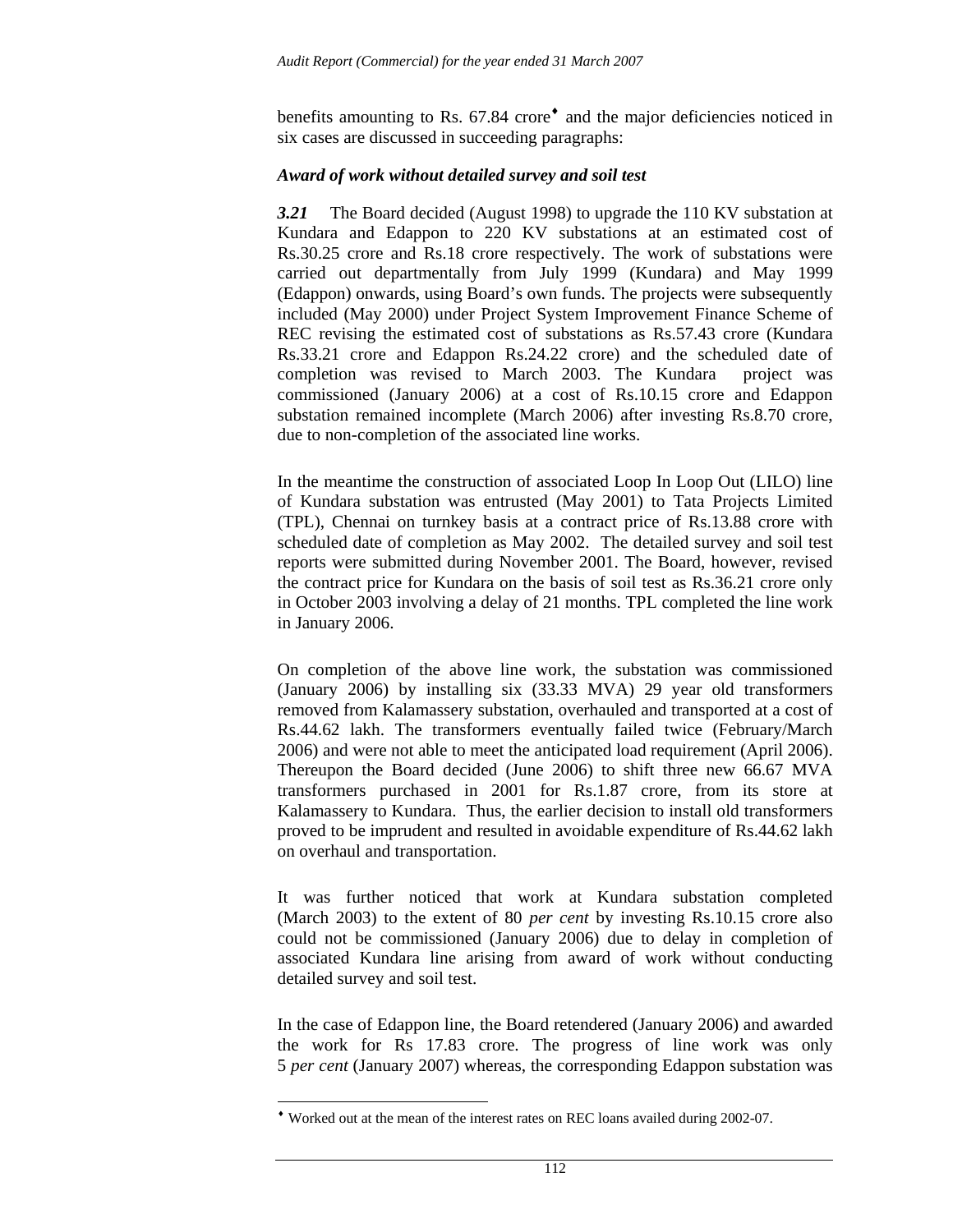95 *per cent* complete in March 2006 itself. Due to delay in completion of line work the investment of Rs.8.70 crore had been idling since March 2006.

As per administrative sanctions issued (August 1998-May 2000) by the Board, the capacity of Edappon substation was 200 MVA (2x100 MVA). Transformers purchased (466 MVA) for Kundara substation (440 MVA) at a cost of Rs.4.36 crore, however, was erected (March 2006) at Edappon substation without obtaining Board sanction. This resulted in wasteful investment of Rs.2.49 crore in the additional capacity of 266 MVA created and resultant interest loss of Rs.1.60 crore<sup>\*</sup> for the period from October 2000 to March 2007 at the rate of 10 *per cent* per annum.

The delay/non-completion of the above two substations resulted in loss of envisaged benefits through reduction in line losses amounting to Rs.403.82 crore as per project report*.* 

#### *Non-synchronisation of work*

*3.22* The Board decided (May 2000) to upgrade the Shoranur 110 KV substation to 220 KV including 4.26 km double circuit associated LILO line by installing two transformers at an aggregate estimated cost of Rs.13.66 crore. The targeted date of completion was March 2003. The work of substation and the LILO line started during August 2000. After completion of 40 *per cent* work and investment of Rs.4.36 crore, work had to be stopped for six months (November 2002-May 2003) on account of non-availability of substation equipments, yard structures and conductors since the Board did not synchronise the procurement of materials with the execution of substation and line works. The substation and line works were completed (September 2003) and the substation was partially commissioned (September 2003) with one transformer and single circuit LILO line. Delay in completion of work resulted in blocking of Rs.4.36 crore for a period of six months (November 2002 to May 2003) and unproductive interest of Rs.21.80 lakh at the rate of ten *per cent* per annum. The envisaged benefit to consumers by way of better quality of power supply was also delayed accordingly.

The Management stated (August 2007) that there was no deliberate delay in any of the projects as the delays were caused mainly due to Right of Way (ROW) problem, court cases, objection from public and delay in acquisition of land. Audit however noticed that substantial portion of the delays arising from ROW problems and acquisition of lands was avoidable through better follow up action. Splitting of substation and line works into too many small contracts also contributed to the delay in completion of work.

#### *Delay in providing statutory clearances*

l

*3.23* Based on the request (August 1993) of Travancore Devaswam Board (TDB) the Board decided (October 1994) to construct a 66 KV substation (estimated cost Rs.3.59 crore) at Thriveni and associated lines (12.30 Km)

**Delay/non-completion of two substations resulted in loss of envisaged benefits of Rs.403.82 crore.** 

<sup>\*</sup> Worked out at the mean of the interest rates on REC loans availed during 2002-07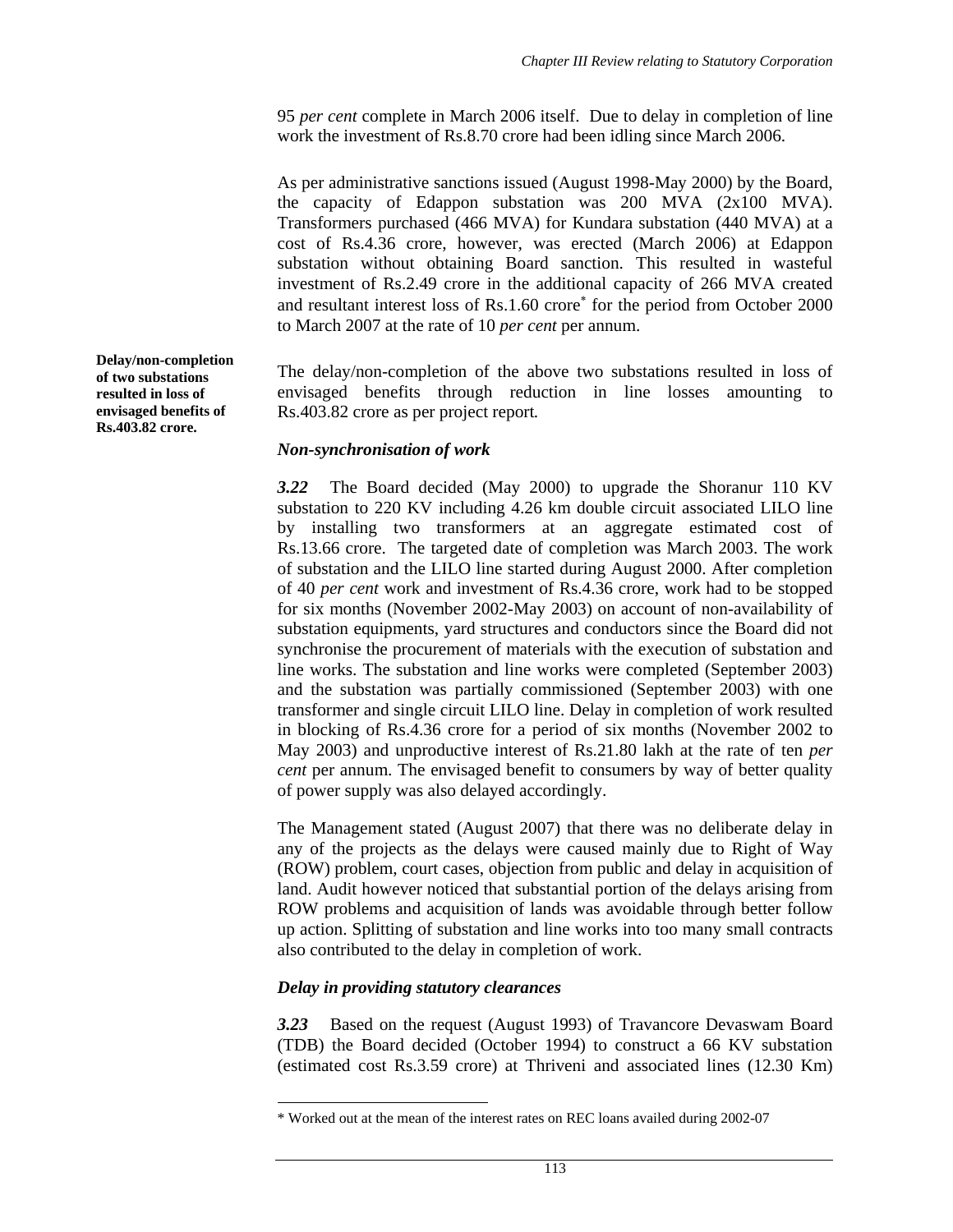from Pamba to Thriveni to ensure uninterrupted power supply with better voltage in Sabarimala Sannidhanam. The TDB agreed (August 1993) to bear 25 *per cent* (Rs 87.25 lakh) of the estimated cost and remitted (August 1993) Rs.35 lakh.

The work of construction of the associated lines awarded (August 1995) at a contract price of Rs 3.28 crore and commenced in August 1995, was targeted for completion in June 1996. The line work was completed (October 2002) after a delay of more than six years. The delay was attributable to obtaining clearance from Ministry of Environment (MOE) by more than three years (June 1996-October 1999), supply of towers and payment to contractor by the Board.

The construction of substation commenced in July 1996 and was targeted for completion in December 1996. The contractor stopped (October 1997) the work and demanded (August 1999) revision of rates citing delay on the part of the Board in effecting payment of bills and failure in making available materials in time. Thereupon, termination notice was issued (August 1999) by the Board, the contractor approached (October 1999) the Hon'ble High Court of Kerala and further action to defend the case was initiated by the Board only in March 2003 involving a delay of three years and resultant idle investment of Rs.3.28 crore in line works and interest loss of Rs.98 lakh on the investment at 10 *per cent* per annum.

The work of substation was completed through alternate arrangement and was commissioned (November 2005) after a lapse of more than nine years (October 1996–November 2005). Delay in commissioning of substation resulted in non- achievement of the envisaged benefits through reduction in line loss involving revenue of Rs.4.92 crore<sup>∗</sup>. The Board also could not ensure the interest of Sabarimala pilgrims by providing uninterrupted supply of better quality power and failed to claim Rs. 52.25 lakh towards 25 *per cent* cost from TDB.

The Management stated (August 2007) that in view of the long delay in execution of work the Board could not claim the balance amount due from TDB.

#### *Defective site plan and design*

l

*3.24* The Board decided (December 1994) to construct a 66 KV substation on its own land at Nedumkandam and associated LILO lines ( 11 Km) from Nirmala city to Nedumkandam substation at an aggregate estimated cost of Rs 6.42 crore. The site for substation under the control of Civil wing was identified (August 1999) and handed over (May 2000) to Transmission wing after a lapse of nine months. The approval of design and lay out of substation was delayed by 22 months (March 1996 to January 1998) and the site plan and

**Inept handling of case resulted in delay in completion of Substation rendering the line constructed at a cost of Rs. 3.28 crore idle for nine years.** 

<sup>∗</sup> Worked out at 15 *per cent* per annum on investment expected by way of additional revenue due to reduction in line losses as envisaged by REC while sanctioning the loan.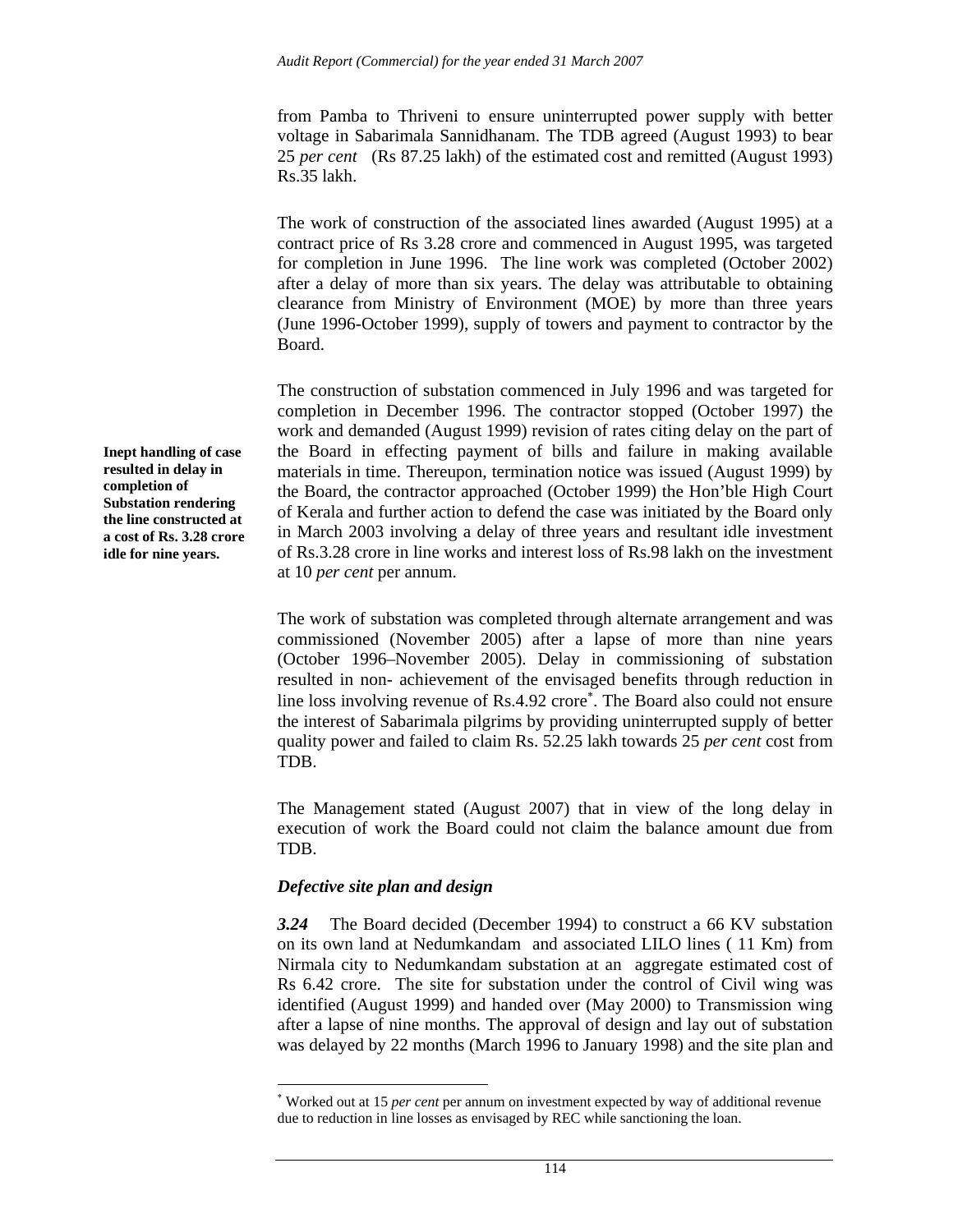design of retaining wall by nine months (April 2001-January 2002). The estimated cost was revised (July 2001) to Rs.7.22 crore. The work relating to LILO lines and substation which were scheduled for completion in July 2001 and March 2002 commenced only in January 2001 and March 2002 respectively. The construction of yard structure required for the substation was slated for completion in January 2004 but was completed only to the extent of 70 *per cent* by the contractor up to April 2005. Since the drawings of another substation (Punnapra) was unauthorisedly used (March 2002) by the Assistant Executive Engineer of the Board, the above foundation yard structure had to be demolished (July 2004) involving an avoidable delay of 28 months. Thereafter, the work was carried out (November 2004) departmentally and the substation was commissioned (December 2006) after 57 months (March 2002- December 2006) of the scheduled date.

In the meantime the construction of (11 Km) 66 KV LILO line (feeder) to the Nedumkandam substation (estimated cost Rs.3.08 crore) commenced in January 2001 and was scheduled for completion in July 2001. The work was delayed by 24 months due to non-payment of tree cutting compensation (January 2003- May 2004) and for want of tower parts and line stringing materials (November 2004-July 2005). The substation with line was commissioned (December 2006) after an overall delay of 57 months (March 2002-December 2006) leading to loss of envisaged benefit by way of reduction in line loss and revenue amounting to Rs 4.57 crore<sup>\*</sup>. Investment of Rs.1.30 crore in the substation remained idle for 29 months (July 2004- December 2006) resulting in unproductive interest of Rs 31 lakh<sup> $\cdot$ </sup>.

#### *Deviation from approved proposals*

 $\overline{a}$ 

*3.25* The Board decided (October 1998) to departmentally construct a 33 KV substation at Pathanapuram by installing two transformers of 5 MVA each along with 12 km 33 KV single circuit line from Punalur to Pathanapuram at an estimated cost Rs.3.09 crore. Two transformers intended for the substations were purchased (September 2000) at a cost of Rs 80 lakh. The 33 KV substation yard structures were transported (September 2000) to the site, earthmat was laid (May 2001), column foundation and transformer plinth constructed (August 2001). When construction of control room was progressing (November 2001) the Minister for Electricity and Minister for Transport, Government of Kerala convened a meeting of Board officials and decided to convert the 33 KV substation to 66 KV as a temporary measure with the intention of upgrading it to 110 KV in future. The transformers available at a decommissioned substation at Punalur were used in the 66 KV substation. The substation was commissioned (December 2003) with a reduced capacity of 4 MVA instead of 10 MVA.

**Delay in completion of substation due to delay in handing over site, approval at various stages and settlement of tree cutting compensation resulted in loss of anticipated benefit of Rs.4.57 crore.** 

<sup>∗</sup> Worked out at 15 *per cent* per annum on investment expected by way of additional revenue due to reduction in line losses as envisaged by REC while sanctioning the loan.

<sup>♦</sup> Worked out at 10 *per cent,* the mean of the interest rates on REC loans availed during 2002-07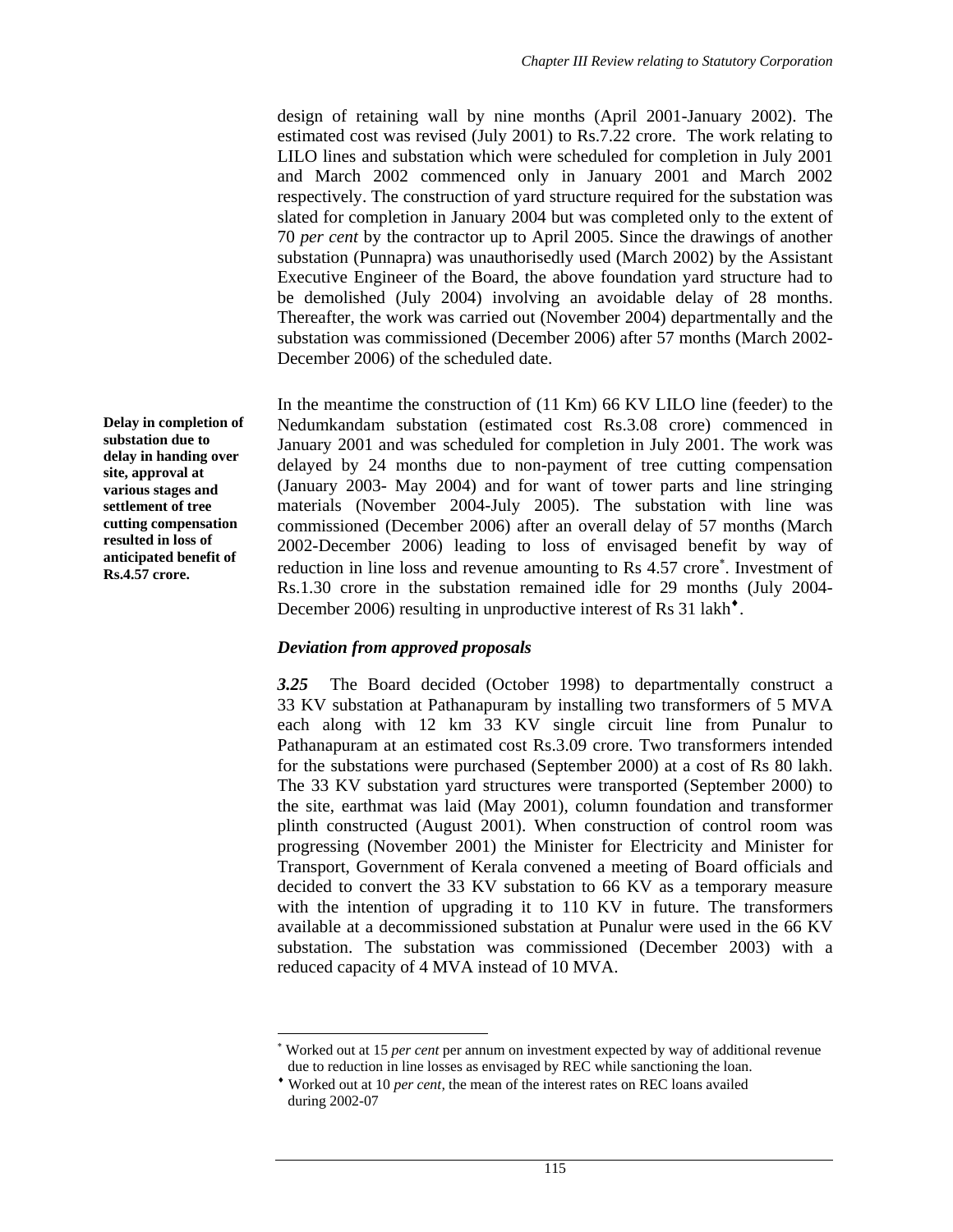**Change of voltage rate of substation from 33 KV to 66 KV resulted in wasteful investment of Rs. 34.24 lakh and loss of interest of Rs. 26 lakh on blockage of funds.** 

It was observed that the decision (November 2001) to convert the 33 KV to 66 KV substation without technical assessment resulted in increase in transmission loss by 0.03 *per cent* in 66 KV as compared to 33 KV as per technical data prepared afterwards (June 2002); the expenditure of Rs. 34.24 lakh on the construction of yard structures and masonry works for the 33 KV substation was rendered wasteful; and the Board also suffered interest loss of Rs. 26 lakh on the funds blocked in the transformers which remained idle for more than three years (September 2000–December 2003) till these were diverted (December 2003) for use in another substation.

### *Failure in timely selection of land*

*3.26* The Board decided (March 1999) to construct a 33 KV substation at Kallettumkara and associated Single Circuit Line (11.5 Km) from Chalakkudy to Kallettumkara at an estimated cost of Rs.2.34 crore in the land offered (December 1999) by a private party for Rs.16.26 lakh. The scheduled date of completion of work was September 2003. For constructing substation, land (one acre) offered by Kerala Feeds Limited free of cost was not found (December 1999) suitable as it required construction of additional two Km of 33 KV line, three numbers of 11 KV outlets, etc., at a cost of Rs. 19.78 lakh. The matter regarding finalisation of the site for the substation remained pending till October 2002 when it was decided to go for the free land offered by Kerala Feeds Llimited on the ground that the land offered by the private party required earth filling at a cost of Rs.30 Lakh. The Board departmentally commenced the work in May 2003. After commencing the work there was also delay in providing materials for substation and line by 17 months (April 2004-September 2005). The substation and associated line was commissioned in November 2005. The project was delayed by 26 months (September 2003-November 2005) due to delay in deciding the site of substation and providing materials. This had resulted in loss of envisaged benefits of Rs.76 lakh<sup>\*</sup> by way reduction in transmission and distribution loss for 26 months.

#### *Defective design*

l

*3.27* The construction of 4.5 KM 110 KV DC line from Kumbalangi to 110 KV substation Chellanam was entrusted (November 2000) with Penta Constructions at a contract price of Rs.39.91 lakh for completion by July 2001. The design and method of construction was changed (December 2000) attributing weak sub soil conditions. No soil test was conducted before awarding the work even though it was a pre-requisite for preparation of estimate. The foundation design adopted was also based on type of design used in the nearby area for similar line which was not suitable for the work. Due to this, the estimate had to be revised to Rs.99.51 lakh involving increase of 149.3 *per cent* for which approval was not taken. The contractor was then directed (June 2001) to stop the work for want of approval for the revised estimate which was granted (May 2004) after a lapse of three years.

<sup>∗</sup> Worked out at 15 *per cent* per annum on investment expected by way of additional revenue due to reduction in line losses as envisaged by REC while sanctioning the loan.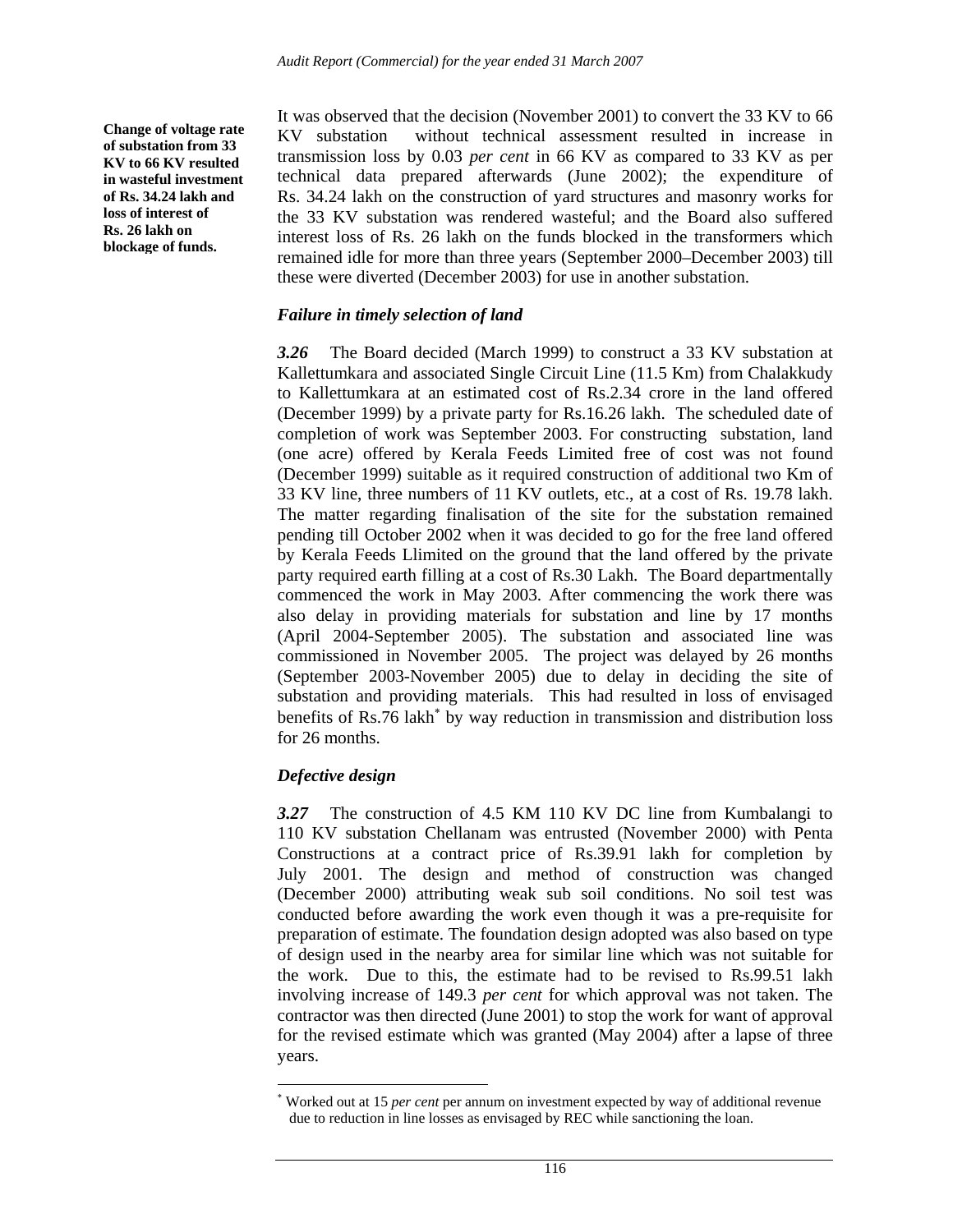The work was entrusted (June 2005) to the same contractor with a price escalation of rupees eight lakh raising the estimated cost to Rs.1.08 crore involving an additional cost of Rs.68.09 lakh and was completed in December 2006. The substation was commissioned only in December 2006.

It was noticed that the construction of line was delayed by five years and six months (July 2001-December 2006) due to defective estimate prepared without conducting soil test and delay in giving approval of revised estimate. The line work was 80 *per cent* complete (June 2001) after incurring an expenditure of Rs.80.67 lakh. Delay in completion of the balance work of line resulted in investment of Rs.80.67 lakh in line works remaining without use for 66 months from June 2001 to December 2006.Unproductive interest on blocked funds for the period worked out to Rs.44.37 lakh<sup> $\cdot$ </sup>.

#### *Incomplete substations and lines*

*3.28* As of March 2007, 76 departmentally executed works of construction of substations and lines involving capacity addition of 2129 MVA and 953.56 CKM line (new substations, upgradation and capacity enhancement) excluding Gas Insulated Switchyard (GIS) substations and turnkey works remained incomplete. In these cases the targeted dates of completion were already over by periods ranging from 12 to 66 months as indicated below:

| <b>Substation</b> | N <sub>0</sub> | Capacity in<br><b>MVA</b> | Length of<br>line CKM | <b>Delay</b> in<br>months |
|-------------------|----------------|---------------------------|-----------------------|---------------------------|
| 220 KV            | 5              | 1025                      | 121.41                | $36 - 66$                 |
| 110 KV            | 21             | 579                       | 262.68                | $12 - 60$                 |
| 66 KV             | 3              | 75                        | 11.00                 | 66                        |
| 33 KV             | 47             | 450                       | 558.47                | $36 - 60$                 |
| Total             | 76             | 2129                      | 953.56                |                           |

Of the 76 cases of delay, in 25 cases the work was not started (March 2007) due to delay in purchase of land required for the substations; in six cases the work was just initiated and in the remaining 45 cases the physical progress ranged from 10 to 99 *per cent*. The Board has not analysed the reasons for abnormal delay and slow progress in the completion of these projects indicating lack of monitoring by the Board as already discussed in paragraph 3.12 *supra*.

As of March 2007 the Board had incurred expenditure of Rs.292.02 crore on these incomplete works. Loss of envisaged benefit by way of reduction in line losses arising due to delay in completion of 73 substations upto March 2007

**Investment of Rs.80.67 lakh in transmission lines remained idle for 5 years and 6 months due to non-completion of sub-station.**

**Non-completion of 73 Substations in time as targeted resulted in loss of anticipated benefits amounting to Rs. 168.21 crore.** 

<sup>♦</sup> Worked out at 10 *per cent* per annum, the mean of the interest rates on REC loans availed during 2002-07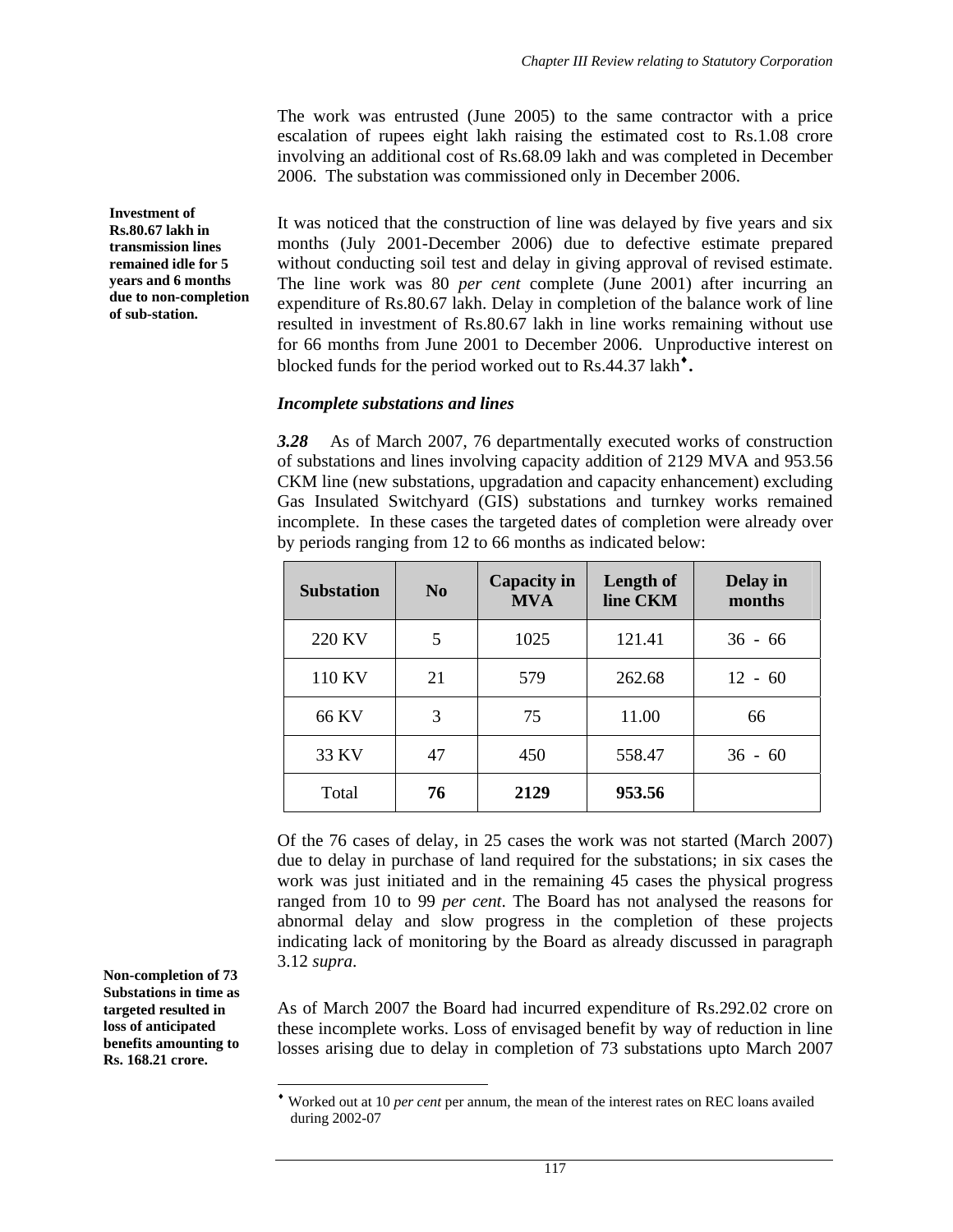worked out to Rs.168.21 crore<sup>∗</sup>. A few cases of delay in completion of work are discussed below:

*3.29* The Board decided (June 2000) to construct a 110 KV substation at Thrikkodithanam (2x10 MVA) for an estimated cost of Rs 7.14 crore including cost of land Rs. 75 lakh. The project was scheduled for completion in March 2004. Land for the project was identified (May 2001) at a cost of Rs.70 lakh but not purchased on the ground of high cost. Another plot of land was acquired (November 2005) at a price of Rs.39.42 lakh. The substation work remained to be completed (March 2007). Delay of over 54 months (May 2001- November 2005) in acquiring a new site involving savings in price amounting to Rs.30.58 lakh correspondingly delayed the commissioning of the substation. The imprudent decision of the Board has resulted in loss of envisaged benefit of Rs.16.42 crore by way of reduction in line losses and additional revenue as per project report during May 2001 to November 2005.

#### *Under estimation of line work and change of design*

*3.30* The Board decided (April 1999) to upgrade the 66 KV substation Mavelikkara to 110 KV substation and to construct 4.66 Kms of associated double circuit line (Estimated cost Rs.11.58 crore) departmentally. The work of substation commenced in December 2000 and was targeted for commissioning in March 2004. Subsequently (December 2002) the financing of the work was changed over from REC to KPFC loan and estimate revised to Rs.12.55 crore. The substation was 93 *per cent* complete (June 2005) with an investment of Rs.6.06 crore and had not been commissioned (March 2007).

The reasons for non-commissioning were revision of earthmat design for want of materials and initial underestimation of line work. Due to this there was blocking up of Rs.6.06 crore on the substation work for a period of 21 months (June 2005- March 2007) with eventual loss of benefit by way of reduction in line loss and revenue amounting to Rs.5.65 crore<sup>#</sup> (March 2004-March 2007). Unproductive interest on blocked up funds amounted to  $\text{Rs}.1.06$  crore<sup> $\bullet$ </sup>.

#### *Delay in completion of gas insulated switch yard substations:*

*3.31* Non-completion of master plan scheme, implemented with the World Bank assistance aimed at improving the power system in the three cities of Thiruvananthapuram, Kochi, and Kozhikode targeted for completion in 1991-92 and consequent blockage of funds amounting to Rs.52.62 crore and interest payment of Rs.49.35 crore thereon in respect of five GIS substations at Thiruvananthapuram (two) Kochi (two) and Kozhikode (one) were reviewed and included in Report of the Comptroller and Auditor General of India for the year ended 31 March 2002 (Commercial) Government of Kerala.

**Decision to delay the Substation project by 54 months for a saving of Rs. 30.58 lakh entailed loss of revenue of Rs. 16.42 crore.** 

**Delay in completion of line due to revision of design work and estimate resulted in blocking up of funds amounting to Rs. 6.06 crore in substations for 21 months** 

<sup>∗</sup> Worked out at 15 *per cent* per annum on investment expected by way of additional revenue due to reduction in line losses as envisaged by REC while sanctioning the loan.

<sup>#</sup> Worked out at 15 *per cent* per annum on investment expected by way of additional revenue due to reduction in line losses as envisaged by REC while sanctioning the loan.

<sup>♦</sup> Worked out at 10 *per cent* per annum, the mean of the interest rates on REC loans availed during 2002-07.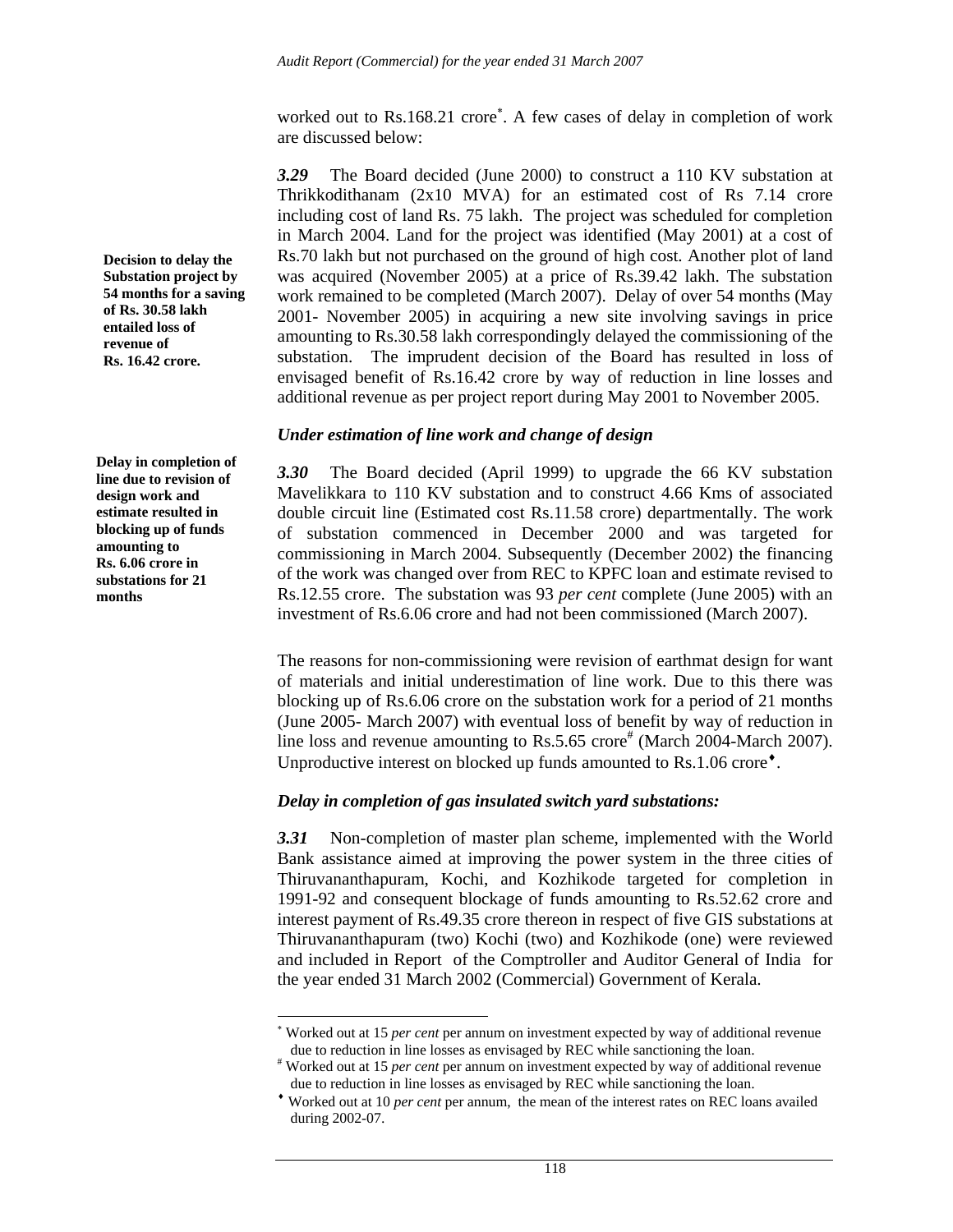The substation at Kozhikode targeted for completion in 1993 was partially (March 2004)/fully commissioned (January 2006) and the two substations at Thiruvananthapuram targeted for completion in 1992 were commissioned in May/ June 2005. The two substations at Kochi originally targeted for commissioning in 1993 were not commissioned so far (March 2007). The reasons for delay in commissioning as well as non-commissioning of the substations by 11 to 14 years are discussed below:

- Work of laying underground cable in two spans 4.35 km and 6.75 km in respect of two substations at Thiruvananthapuram was delayed by four years (January 2001–June 2005) due to delay in obtaining clearance/ approval from Public Works Department, Kerala State Road Transport Corporation and National High Ways Authority. The abnormal delay could have been avoided by constant follow up by the Board at highest level.
- Work of substation building at Fort Kochi was carried out by five contractors due to change of contractors for various reasons. Change of design on four occasions resulted in escalation claims, legal suites, termination of contracts and delay of more than nine years (September 1995- November 2004) in completion.
- Change of design of pile foundation, consequent escalation claim and termination of contract in respect of Marine Drive substation at Kochi, resulted in a delay of more than five years (November 1997-January 2004).
- Work of under ground cable laying in four spans of 3.85 km, 4.2 km and 4.3 km in respect of the two substations at Kochi was delayed by six years (January 2001-December 2006) due to delay in obtaining clearance from Public Works, Irrigation and Police Departments, Municipal Corporation of Kochi and Bharat Sanchar Nigam Limited.
- Work of laying underground cable in two spans 4.37 km each in Kozhikode substation was delayed by 15 months (December 2000- March 2002) due to delay in obtaining clearance from Public works and Irrigation Departments.
- Eight separate feeders of 11 KV cables for a total length of 19 km from GIS substation Puthiyara (Kozhikode) completed (July 1998 ) at a cost of Rs.4.5 crore, remained idle for more than five years (July 1998-March 2004) due to non completion of the substation. Unproductive interest payment on blockage of funds amounted to Rs.4.08 crore at the rate of 16 *per cent*<sup>∗</sup> *p*er annum.
- Two feeder lines (3.9 km) from Fort Kochi GIS Substation completed in December 1999 incurring Rs. 94 lakh remained idle for seven years and three months (December 1999–March 2007) due to

l

**Eight 11 KV feeders remained idle for more than five years due to noncompletion of substation.** 

**Two feeder lines remained idle for seven years due to noncompletion of substation.** 

<sup>∗</sup> Borrowing interest rate for the project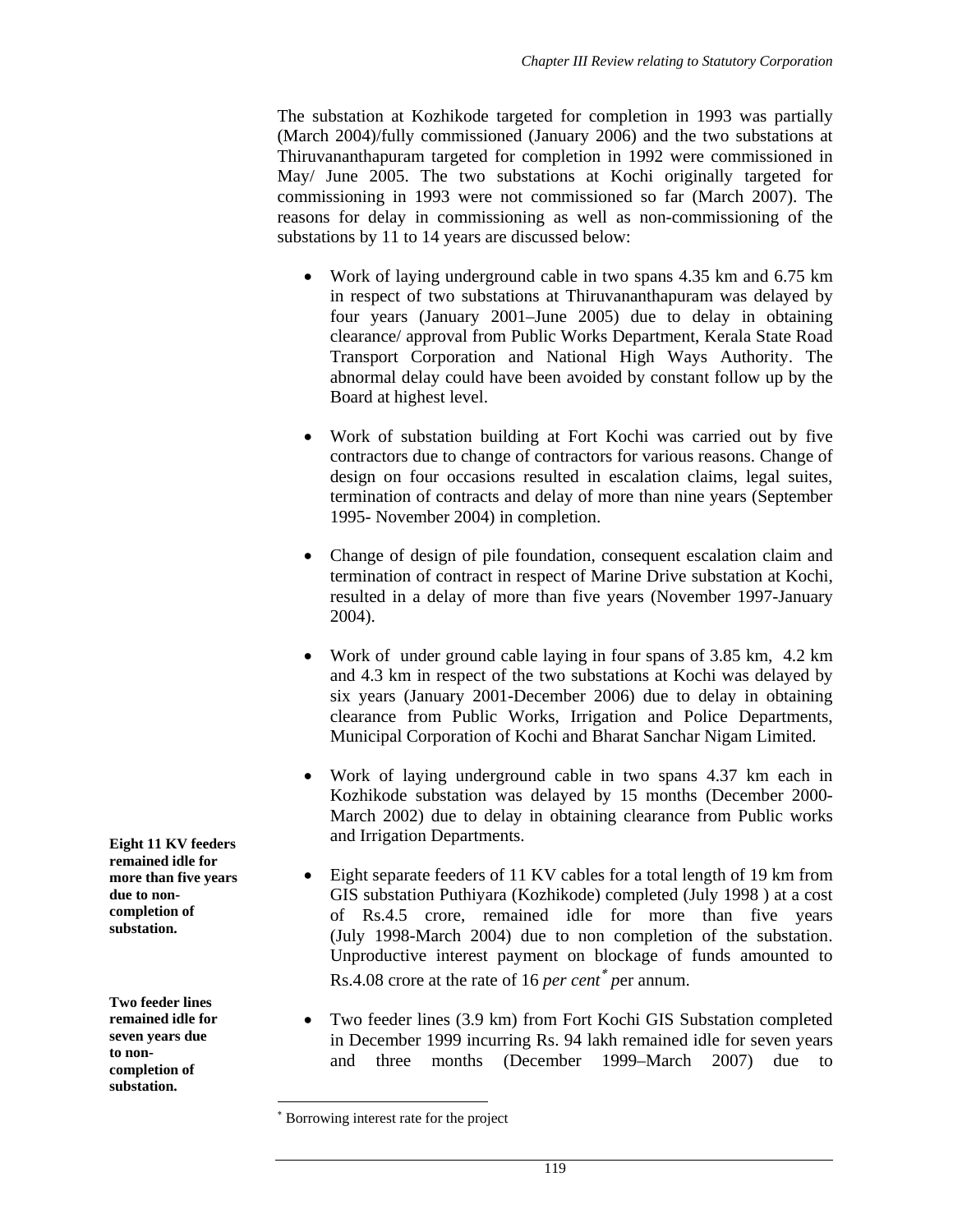non-completion of the substation. Interest paid on blockage of funds amounted to Rs.92 lakh at 13.5\* *per cent* per annum.

- Delay in commissioning of these five substations resulted in prolonged storage of 16 numbers of imported bushings purchased in 1992 which became unserviceable and the validity period of composite contract for supply and erection of substation equipment with VA TECH Elin Holic High Voltage BV, Netherlands expired (December 2002). On account of this, the Board had to import (October 2006) the bushings afresh by renewing the contract for erection of equipments involving avoidable expenditure of Rs**.**7.99 crore.
- Against the estimated cost of Rs.40 crore, total expenditure incurred on these five substations stood at Rs.73.51crore up to 2007.

#### *Loss of potential generation*

3.32 The power generated from four<sup>#</sup> Chinese aided (micro hydel) Projects were proposed (August-December 2002) to be evacuated to Agasthyamoozhy 110/33/11KV substation through Chembukadavu-Thiruvambady 33KV single circuit line, Thiruvambady Agasthmoozhy double circuit line and Urumi-Thiruvambady single circuit line of aggregate length of 25.6 km. The line works were targeted for completion in May 2003.

Delay in commissioning of the 33KV lines due to ROW disputes forced (May 2004) the Board to evacuate power generated from these projects in 2004 monsoon season (May-December 2004) through 11KV lines to Thamarassery 66KV substation, involving an additional expenditure of Rs.0.92 crore. This, however, had resulted in many technical problems and tripping of lines. As a result, generation from Chembukadavu I, II and Urumi II had to be stopped during June-September 2004. Due to this there was loss of generation for 41 days at Chembukadavu I & II and 104 days at Urumi II. Thus, due to failure to undertake line works in time the Board suffered revenue loss of Rs.1.88 crore on 6.06 MU of power not generated at the average sales realisation of Rs.3.11 per unit for 2004-05.

Management stated (May 2006) that the work on 33KV lines was delayed due to obstruction from public demanding rerouting of line and delay in settling tree cutting compensation. The reply is not tenable as the delays occurred in deciding on alternate substation at Thiruvambady (February 2000-December 2002), surveying alternate route (September 2002-April 2003) and reverting to original route considering the increase in expenditure.

#### *Non-compliance with mutual obligations*

**Failure to complete power evacuation lines from three micro hydel projects to the Substation resulted in revenue loss of Rs. 1.88 crore.** 

**Due to storage of 16 bushings purchased in 1992 it became unserviceable leading to avoidable expenditure of Rs.7.99 crore.** 

l # Chembukadavu stage-I, (2.7MW), Stage-II (3.75MW), Urumi stage I (3.75MW) and stage II (2.40MW)

<sup>120</sup>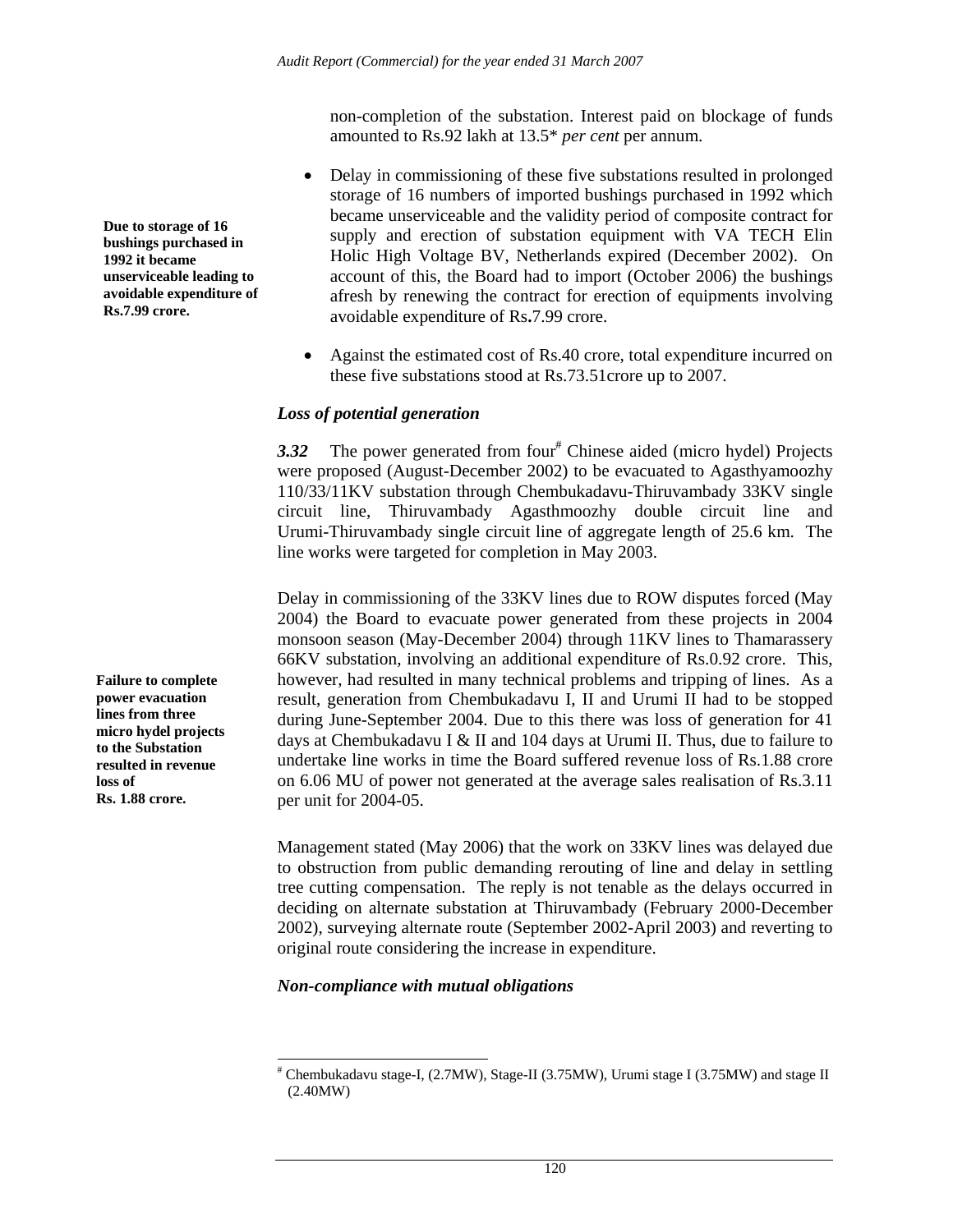3.33 The Board decided (September 2001) to install 350 MVAR<sup> $\bullet$ </sup> shunt capacitor in fifteen 220/110/66KV substations in the State on turnkey basis. The proposal envisaged reduction of line loss of 19.859 MW equivalent to 28.954 MU per annum, with a capital investment of Rs.8.32 crore. The turnkey contract was awarded (December 2001) to Shreem Capacitors, Kolhapur at a price of Rs.8.48 crore. The work was scheduled for completion in May 2003 but completed during March 2004 to December 2005. The delay was due to various reasons such as delay in execution of agreement with the contractor, approval of drawings and handing over site to the contractor. The delay in completion ranged between 300 to 940 days resulting in loss of savings of 51.1996 MU equivalent to Rs.15.07 crore.

On a further review of the performance of the capacitors installed in fifteen substations it was observed that in three 110KV substations at Chalakudy, Sasthancottah and Kunnamangalam, the capacitor banks installed were not working or tripping off or switched off due to over load, leakage, problem with the relay, etc., with the result the capacitor banks were out of service for 730 days, 576 days and 536 days respectively during April 2004 to March 2007. Loss of envisaged savings due to failure of capacitor banks was 11.6838 MU equivalent to revenue of Rs. 3.63 crore as per project report.

#### *Non-adherence to transmission and distribution loss norms*

*3.34* Based on the MoU (August 2001) between the State Government and GOI the Board had initiated various system improvement measures such as addition of transmission lines, substations, distribution transformers, capacitors, anti-power theft activities and metering of transmission and distribution transformers with a view to reduce the Transmission and Distribution (T&D) losses to 17 *per cent* by December 2004.

Due to various measures taken by the Board, the T&D loss was reduced from 30.4 *per cent* in 2002-03 to 23.4 *per cent* in 2006-07. When compared to the targeted loss of 17 *per cent* the shortfall in reduction of loss of 6295.25 MU (including transmission losses 685.78 MU) of power involving revenue loss of Rs.1899.43 crore during 2002-07, mainly due to delay in implementation of transmission system improvement works as targeted.

The Management stated (August 2007) that the main reason for maximum T & D loss in the State was high ratio (1:6) in respect of high tension and low tension lines as compared to ideal ratio of 1:1 arising from nature of topography in hilly areas and dispersed pattern of housing. The Board also agreed that intensive measures would also be taken to reduce T & D loss in future.

#### *Short accountal of power purchases*

*3.35* On a comparison of the quantity of power purchased from Central power stations reckoned for working out T&D loss with energy billed during 2002-06, it was observed that the quantity reckoned as purchases during

**Delay in completion of installation of shunt capacitor resulted in a revenue loss of Rs. 15.07 crore.** 

**Failure of capacitor banks due to overload, leakage and problems with relay resulted in a revenue loss of Rs. 3. 63 crore.** 

> **Failure to reduce T & D losses to the targeted level of 17** *per cent* **resulted in a revenue loss of Rs. 1899.43 crore.**

**Short accountal of quantity of power purchased resulted in incorrect reporting of the performance.** 

 $*$  MVAR = Mega Volt Ampere Reactive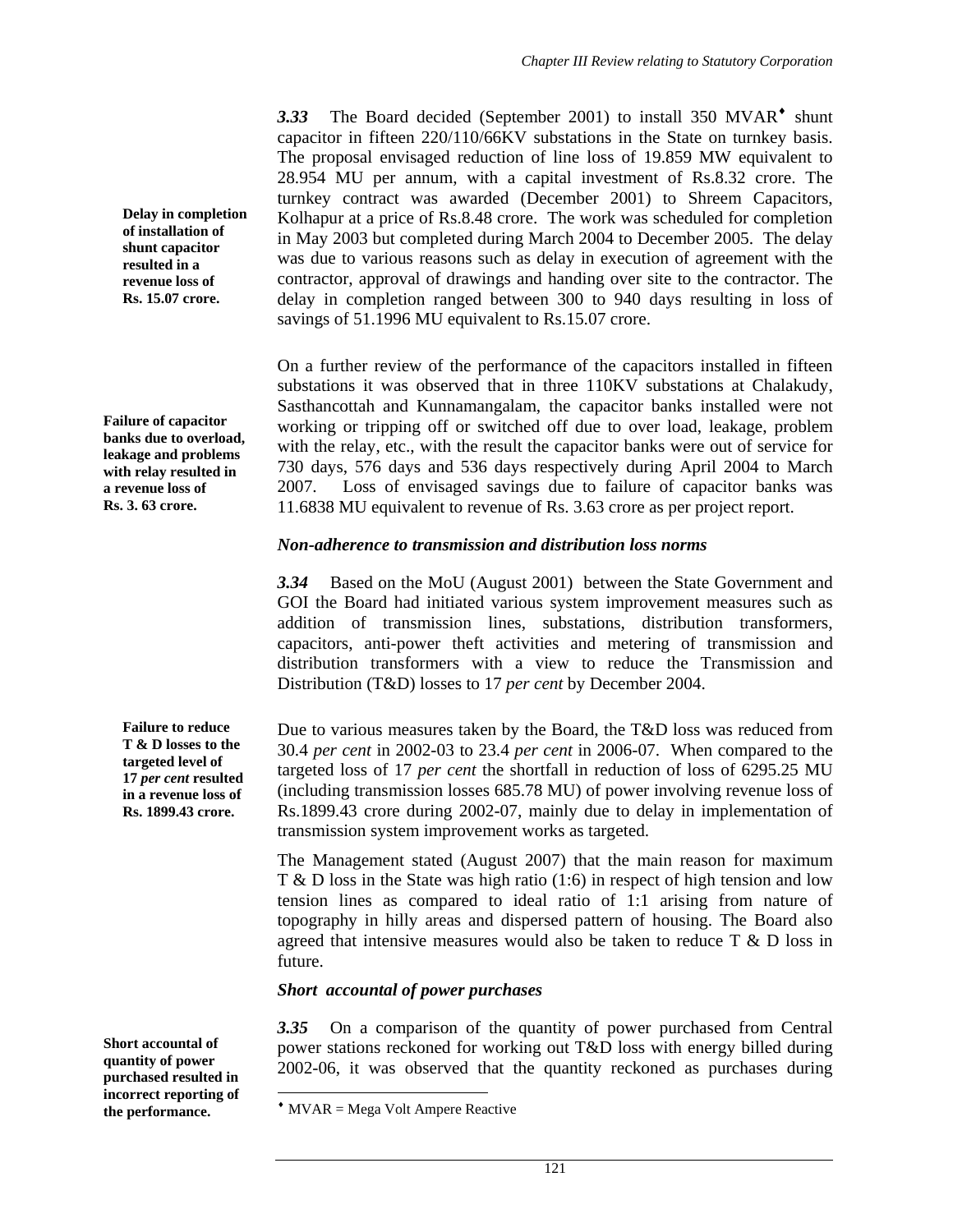2003-04 and 2005-06 were lesser than the quantity billed and paid for **(Annexure 20)**, resulting in short accountal of T&D loss by 209.23 MU (1.54 *per cent*) in 2005-06 involving aggregate amount of Rs.64.65 crore. Due to this the achievement against reduction in transmission and distribution loss as reported in the Annual Statement of Accounts does not convey the correct position. The Board had not investigated the above short-accountal of quantity of power purchased.

The above matters were reported to the Government (May 2007); the reply had not been received (September 2007).

# **Acknowledgement**

Audit acknowledges the co-operation and assistance extended by the staff and the Management of the Board at various stages of conducting the performance audit.

# **Conclusion**

**Performance of the Board with regard to transmission system improvement schemes suffered due to avoidable delays in taking timely decisions, poor contract management, non-synchronisation of various constituent parts of the schemes, Board's inability to surmount delays in acquisition of land required for substations and transmission lines. Board's failure to complete the projects undertaken for augmenting the capacity and containing transmission losses resulted in foregone savings. Unprofessional financial management resulted in drawal of funds before requirement and consequent loss due to interest payments. The Board failed to evolve a system to avoid procedural delays in giving and obtaining various approvals from outside agencies for construction of substations and lines. Lack of adequate planning, monitoring, coordination and due professional care resulted in abnormal delay in commissioning and completion of schemes resulting in withdrawal of loans by financing agency, foreclosure of loan, idling of equipments, loss of anticipated benefits to the Board and deprival of uninterrupted better quality power supply to targeted consumers.** 

# **Recommendation**

- **The Board should streamline procedure for identifying/ purchase of land for substations and decide the line route before arranging finance and awarding the work of substation.**
- **The Board should have an effective monitoring mechanism at higher level to ensure better coordination among the purchase, finance and executing departments and avoid idling of equipments and stoppage of work for want of equipments.**
- **The Board should follow commercial practices in evaluation and award of contracts so that sound and experienced contractors are only selected.**